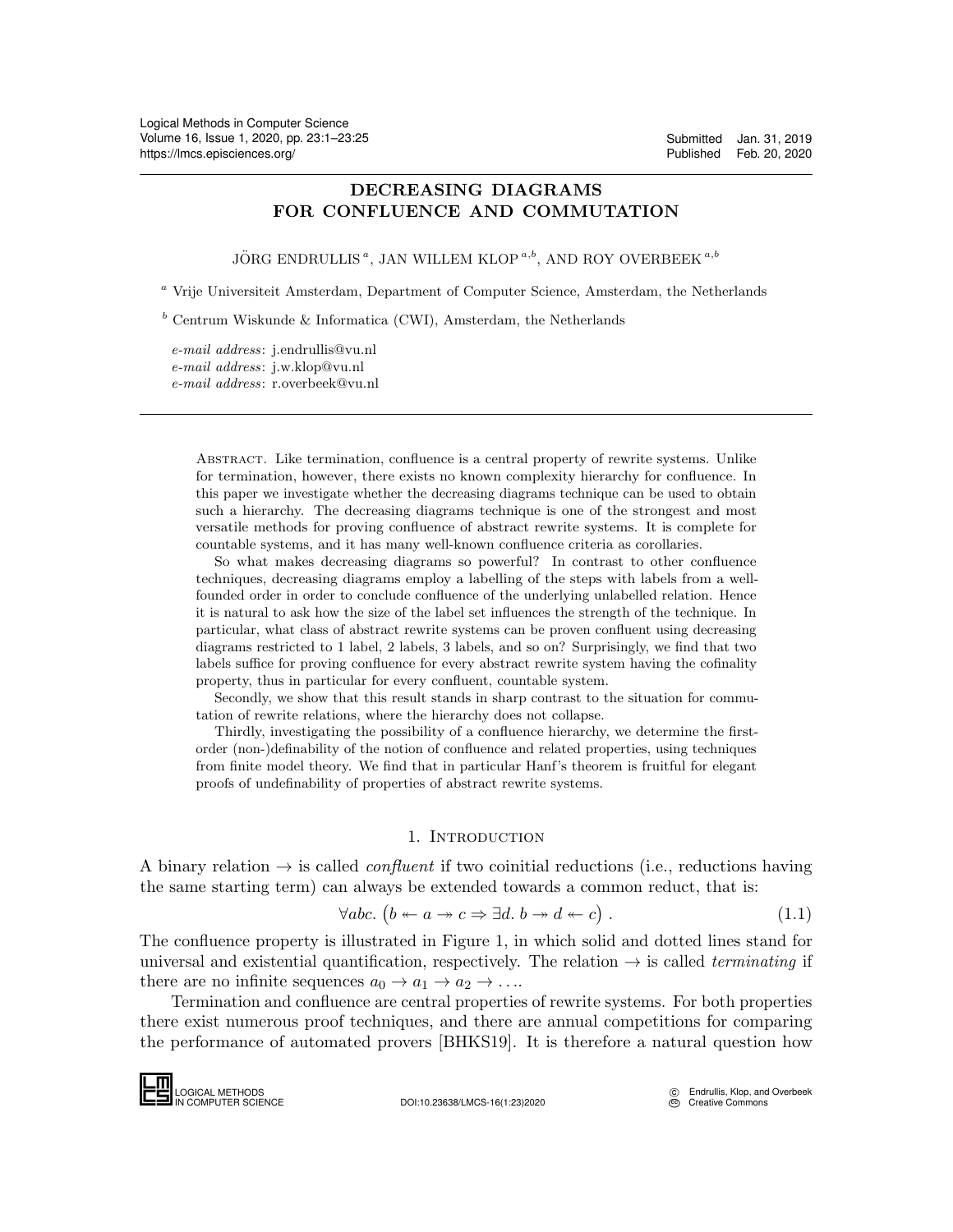<span id="page-1-0"></span>

Figure 1. Confluence.

Figure 2. Commutation.

to measure and classify the complexity of termination and confluence problems. While there is a well-known hierarchy for termination [\[Zan01\]](#page-24-1), no such classification is known for confluence.<sup>[1](#page-1-1)</sup>

The termination hierarchy [\[Zan01\]](#page-24-1) is based on the characterisation of termination in terms of well-founded monotone algebras. This entails an interpretation of the symbols of the signature as functions over the algebra. Then the class of the functions (or other properties of the algebra) used to establish termination can serve as a measure for the complexity of the termination problem. For instance, if polynomial functions over the natural numbers suffice to establish termination, then the rewrite system is said to be polynomial terminating.

In order to address the question of a hierarchy and complexity measure for the confluence property, our point of departure is the decreasing diagrams technique [\[vO94a\]](#page-24-2). Decreasing diagrams are for confluence what well-founded interpretations are for termination. The decreasing diagrams technique is complete for systems having the cofinality property [\[Ter03,](#page-24-3) p. 766]. Thus, in particular for every confluent, countable abstract rewrite system, the confluence property can be proven using the decreasing diagrams technique. The power of decreasing diagrams is moreover witnessed by the fact that many well-known confluence criteria are direct consequences of decreasing diagrams [\[vO94a\]](#page-24-2), including the lemma of Hindley–Rosen [\[Hin64,](#page-23-1) [Ros73\]](#page-24-4), Rosen's request lemma [\[Ros73\]](#page-24-4), Newman's lemma [\[New42\]](#page-24-5), and Huet's strong confluence lemma [\[Hue80\]](#page-23-2).

What makes the decreasing diagrams technique so powerful? The freedom to label the steps distinguishes decreasing diagrams from all other confluence criteria, with the exception of the weak diamond property [\[dB78,](#page-23-3) [EK13\]](#page-23-4) by De Bruijn which has equal strength. This suggests that the power of these techniques arises from the labelling. This naturally leads to the following questions:

- (1) How does the size of the label set influence the strength of decreasing diagrams?
- (2) What class of abstract rewrite systems can be proven confluent using decreasing diagrams with 1 label, 2 labels, 3 labels and so on?
- (3) Can the size of the label set serve as a complexity measure for a confluence problem?

Let DCR denote the class of abstract rewrite systems (ARSs) whose confluence can be proven using decreasing diagrams. For an ordinal  $\alpha$ , we write  $DCR_{\alpha}$  for the class of ARSs whose confluence can be proven using decreasing diagrams with label set  $\alpha$  (see Definition [4.4\)](#page-12-0).

For every ARS  $A$ , we have

$$
DCR(\mathcal{A}) \implies DCR_{\alpha}(\mathcal{A}) \text{ for some ordinal } \alpha \tag{1.2}
$$

<span id="page-1-1"></span><sup>&</sup>lt;sup>1</sup>Ketema and Simonsen [\[KS13\]](#page-23-5) consider peaks  $t_1 \leftarrow s \rightarrow t_2$  and measure the length of joining reductions  $t_1 \rightarrow \cdot \cdot \cdot t_2$  as a function of the size of s and the length of the reductions in the peak. The nature of this function can serve as a complexity measure for a confluence problem.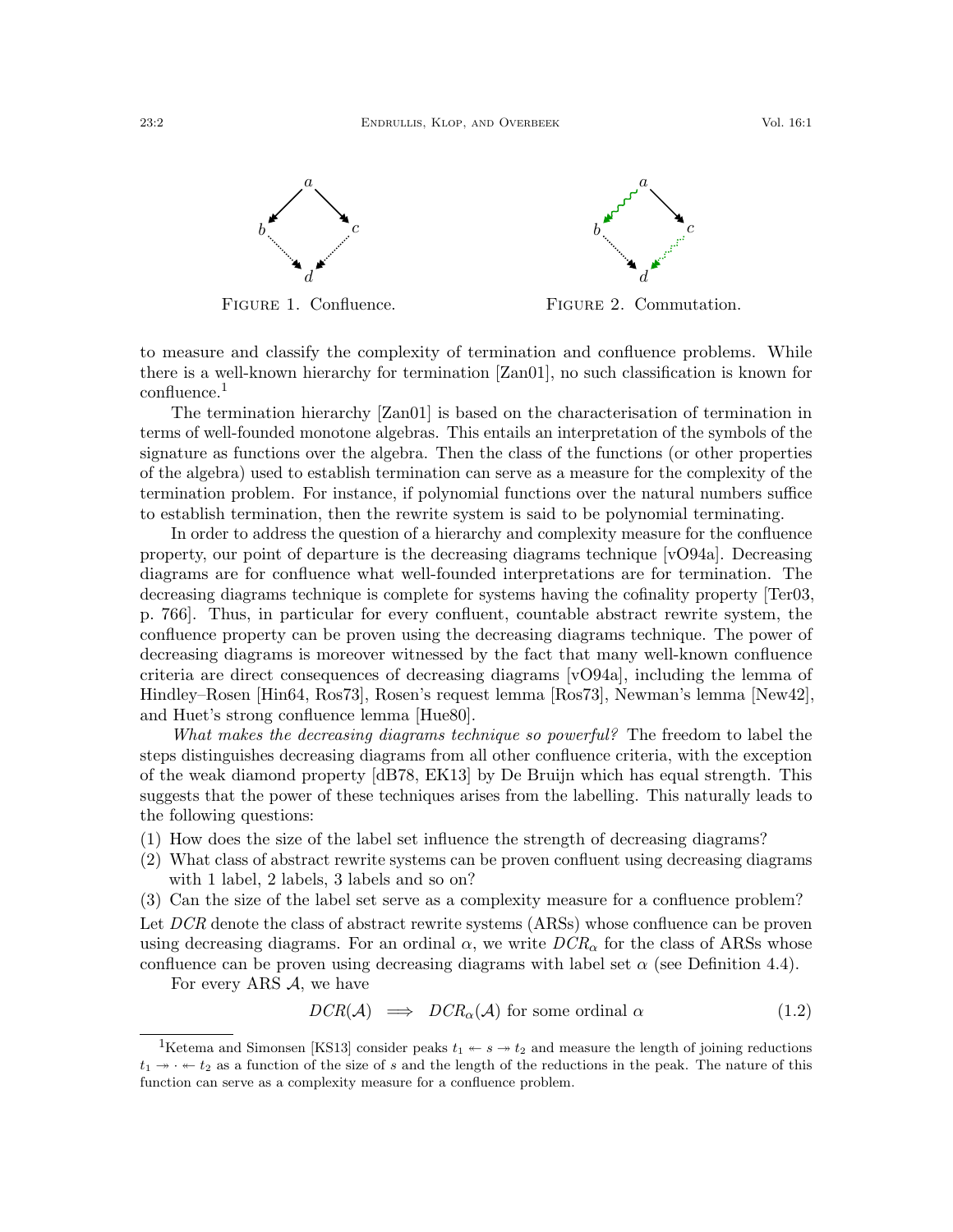The reason is that any partial well-founded order can be transformed into a total wellfounded order (thus an ordinal). This transformation does not require the Axiom of Choice, see [\[EK13\]](#page-23-4).

Clearly, we have  $DCR_{\alpha} \subseteq DCR_{\beta}$  whenever  $\alpha < \beta$ . So

<span id="page-2-0"></span>
$$
DCR_1 \subseteq DCR_2 \subseteq DCR_3 \subseteq \ldots \subseteq DCR_{\omega} \subseteq \ldots \tag{1.3}
$$

But which of these inclusions are strict? From the completeness proof in [\[vO94b\]](#page-24-6) it follows that all abstract rewrite systems having the cofinality property, including all countable systems, belong to  $DCR_{\omega}$ . In other words, for confluence of countable systems it suffices to label steps with natural numbers.

As we are investigating a confluence hierarchy, the question of first-order definability of confluence arises naturally. Namely, if confluence were definable by a set of first-order formulas, then we could obtain a confluence hierarchy by imposing syntactic restrictions on this set of formulas. To this end, we investigate first-order definability of confluence and related properties in Section [3.](#page-4-0)

Contribution and outline. We start by investigating the definability of various first-order properties of rewrite systems in Section [3.](#page-4-0) We show that most of the considered properties are not first-order definable (assuming an equality relation and the *one-step* rewrite relation), in part by applying methods from the field of finite model theory.

Our main result is that all systems with the cofinality property are in the class  $DCR<sub>2</sub>$ , see Section [4.](#page-12-1) In particular, for proving confluence of countable abstract rewrite systems it always suffices to label steps with 0 or 1 using the order  $0 < 1$ . So for countable systems, the hierarchy  $(1.3)$  collapses at level  $DCR<sub>2</sub>$ . This is somewhat surprising, as one might expect that the method of decreasing diagrams draws its strength from a rich labelling of the steps.

Interestingly, there is a stark contrast with commutation. For commutation the hierarchy does not collapse, see Section [5.](#page-16-0) We prove that, for commutation of countable systems, all inclusions are strict up to level  $DC_{\omega}$ .

Our findings also provide new ways to approach the long-standing open problem of completeness of decreasing diagrams for uncountable systems, see Section [6.](#page-20-0)

## 2. Preliminaries

We repeat some of the main definitions, for the sake of self-containedness, and to fix notations. Let A be a set. For a relation  $\rightarrow \subseteq A \times A$  we write

 $(1) \rightarrow^+$  for its transitive closure,

 $(2) \rightarrow^*$  or  $\rightarrow$  for its reflexive transitive closure,

 $(3) \leftrightarrow$  for  $\leftarrow \cup \rightarrow$ ; so  $\leftrightarrow^*$  stands for convertibility, and

(4)  $\equiv$  for the empty step, that is,  $\equiv$  = { $(a, a) | a \in A$ }, and we define  $\rightarrow \equiv$   $\rightarrow \cup \equiv$ .

**Definition 2.1** (Abstract Rewrite System). An abstract rewrite system (ARS)  $A = (A, \rightarrow)$ consists of a non-empty set A together with a binary relation  $\rightarrow \subseteq A \times A$ . For  $B \subseteq A$  we define  $A|_B$ , the restriction of A to B, by  $A|_B = (B, \rightarrow \cap (B \times B)).$ 

**Definition 2.2** (Indexed ARS). An *indexed ARS*  $\mathcal{A} = (A, \{\rightarrow_{\alpha}\}_{{\alpha}\in I})$  consists of a nonempty set A of *objects*, and a family  $\{\rightarrow_{\alpha}\}_{{\alpha}\in I}$  of relations  $\rightarrow_{\alpha} \subseteq A \times A$  indexed by some set I.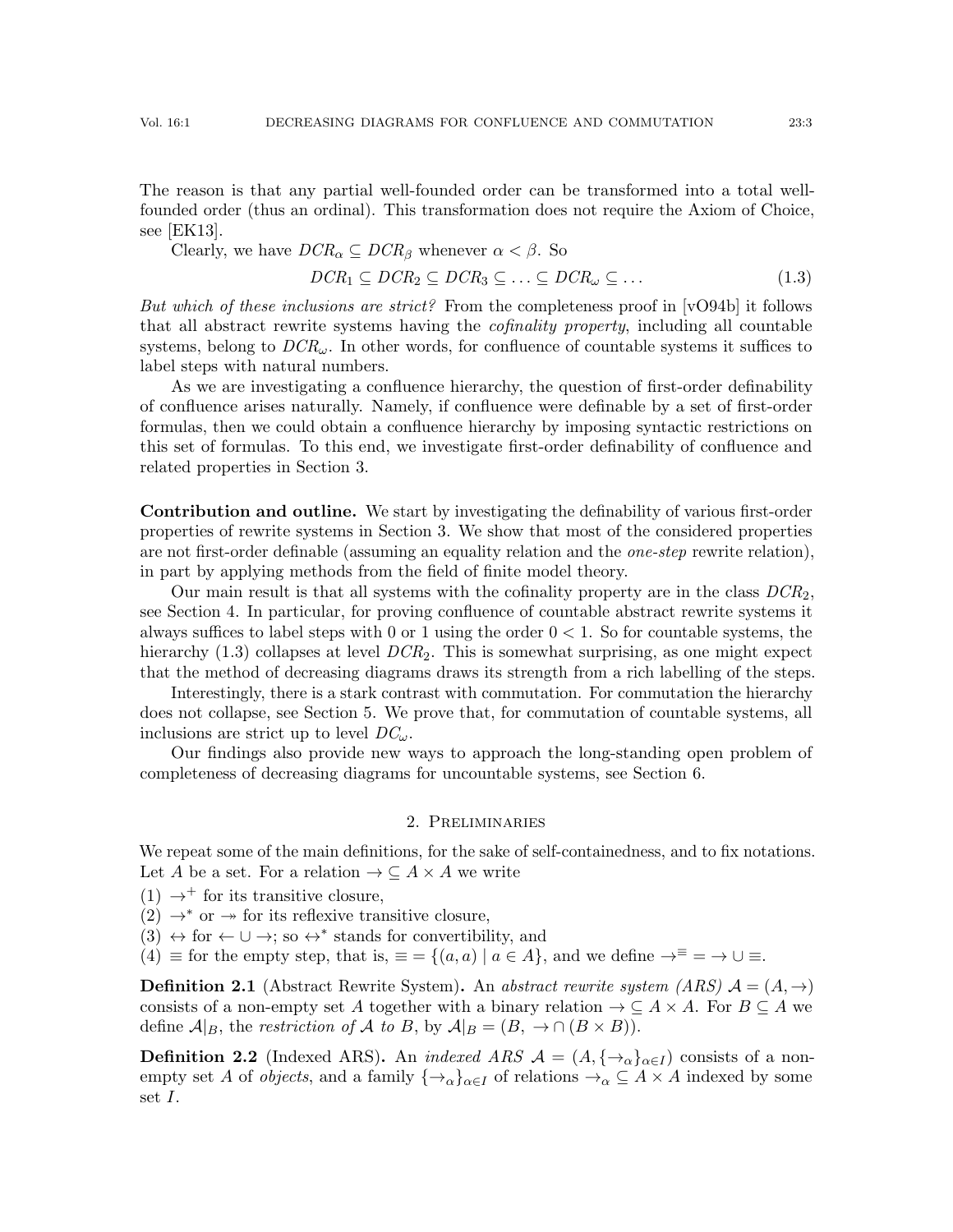**Definition 2.3** (Local Confluence). An ARS  $(A, \rightarrow)$  is locally (or weakly) confluent (WCR) if  $\leftarrow \cdot \rightarrow \subseteq \rightarrow \cdot \leftarrow$ .

**Definition 2.4** (Confluence). An ARS  $(A, \rightarrow)$  is confluent (CR) if  $\leftarrow \rightarrow \subseteq \rightarrow \rightarrow \leftarrow$ , that is, every pair of finite, coinitial rewrite sequences can be joined to a common reduct.

**Definition 2.5** (Strong Confluence). An ARS  $(A, \rightarrow)$  is strongly confluent if  $\leftarrow \rightarrow \subseteq$  $\rightarrow^{\equiv}$   $\cdot$   $\leftarrow$ .

Strong confluence is due to Huet [\[Hue80\]](#page-23-2). Note that  $\leftarrow \cdot \rightarrow \subseteq \rightarrow^{\equiv} \cdot \leftarrow$  is equivalent to  $\leftarrow \cdot \rightarrow \subseteq \rightarrow \cdot \leftarrow =$  as is clear by writing this property as

$$
\forall axy. \ \exists z. \ (a \rightarrow x \land a \rightarrow y) \implies (x \rightarrow^{\equiv} z \leftarrow y)
$$

and swapping  $x, y$ . Thus there is freedom of choice in which side of the converging reduction 'splitting' occurs – which implies confluence. Hence the name strong confluence.

**Definition 2.6** (Commutation). Let  $(A, \rightarrow, \rightsquigarrow)$  be an indexed ARS. Then the relation  $\rightarrow$ commutes with  $\rightsquigarrow$  if  $\leftarrow^* \cdot \rightsquigarrow^* \subseteq \rightsquigarrow^* \cdot \leftarrow^*$ ; see Figure [2.](#page-1-0)

**Definition 2.7** (Normal Form). Let  $(A, \rightarrow)$  be an ARS. An  $a \in A$  is a normal form if there exists no  $b \in A$  such that  $a \to b$ .

**Definition 2.8** (Unique Normal Forms). An ARS  $(A, \rightarrow)$  has unique normal forms (UN) if for all normal forms  $a, b \in A$  it holds that  $a \leftrightarrow^* b \implies a = b$ .

**Definition 2.9** (Unique Normal Forms with Respect to Reduction). An ARS  $(A, \rightarrow)$  has unique normal forms with respect to reduction  $(UN^+)$  if for all normal forms  $a, b \in A$  it holds that  $a \leftarrow \cdot \rightarrow b \implies a = b$ .

**Definition 2.10** (Normal Form Property). An ARS  $(A, \rightarrow)$  has the normal form property (NFP) if for all  $a \in A$  and all normal forms  $b \in A$  it holds that  $a \leftrightarrow^* b \implies a \twoheadrightarrow b$ .

**Definition 2.11** (Weak Normalisation). Let  $(A, \rightarrow)$  be an ARS. An  $a \in A$  is weakly normalising if  $a \rightarrow b$  for some normal form  $b \in A$ . The relation  $\rightarrow$  is weakly normalising (WN) if every  $a \in A$  is weakly normalising.

**Definition 2.12** (Strong Normalisation). Let  $(A, \rightarrow)$  be an ARS. An  $a \in A$  is *strongly* normalising if every reduction sequence starting from a is finite. The relation  $\rightarrow$  is *strongly* normalising (SN) if every  $a \in A$  is strongly normalising.

**Definition 2.13** (Acyclicity). An ARS  $(A, \rightarrow)$  is acyclic  $(AC)$  if for all  $a, b \in A$  we have  $a \rightarrow^+ b \implies a \neq b$ .

**Definition 2.14** (Inductive). An ARS  $(A, \rightarrow)$  is *inductive (IND)* if for every infinite rewrite sequence  $a_0 \to a_1 \to a_2 \to \cdots$  there exists an  $a \in A$  such that  $a_i \to a$  for every  $i \in \mathbb{N}$ .

This property and also the following are due to Nederpelt [\[Ned73\]](#page-24-7), developed in the context of the Automath project.

**Definition 2.15** (Increasing). An ARS  $(A, \rightarrow)$  is *increasing (INC)* if there is a map  $f: A \to \mathbb{N}$  such that  $f(a) < f(b)$  whenever  $a, b \in A$  and  $a \to b$ . So the 'value' of an element increases in a reduction step.

Nederpelt [\[Ned73\]](#page-24-7) has shown that  $IND \& INC \implies SN$ .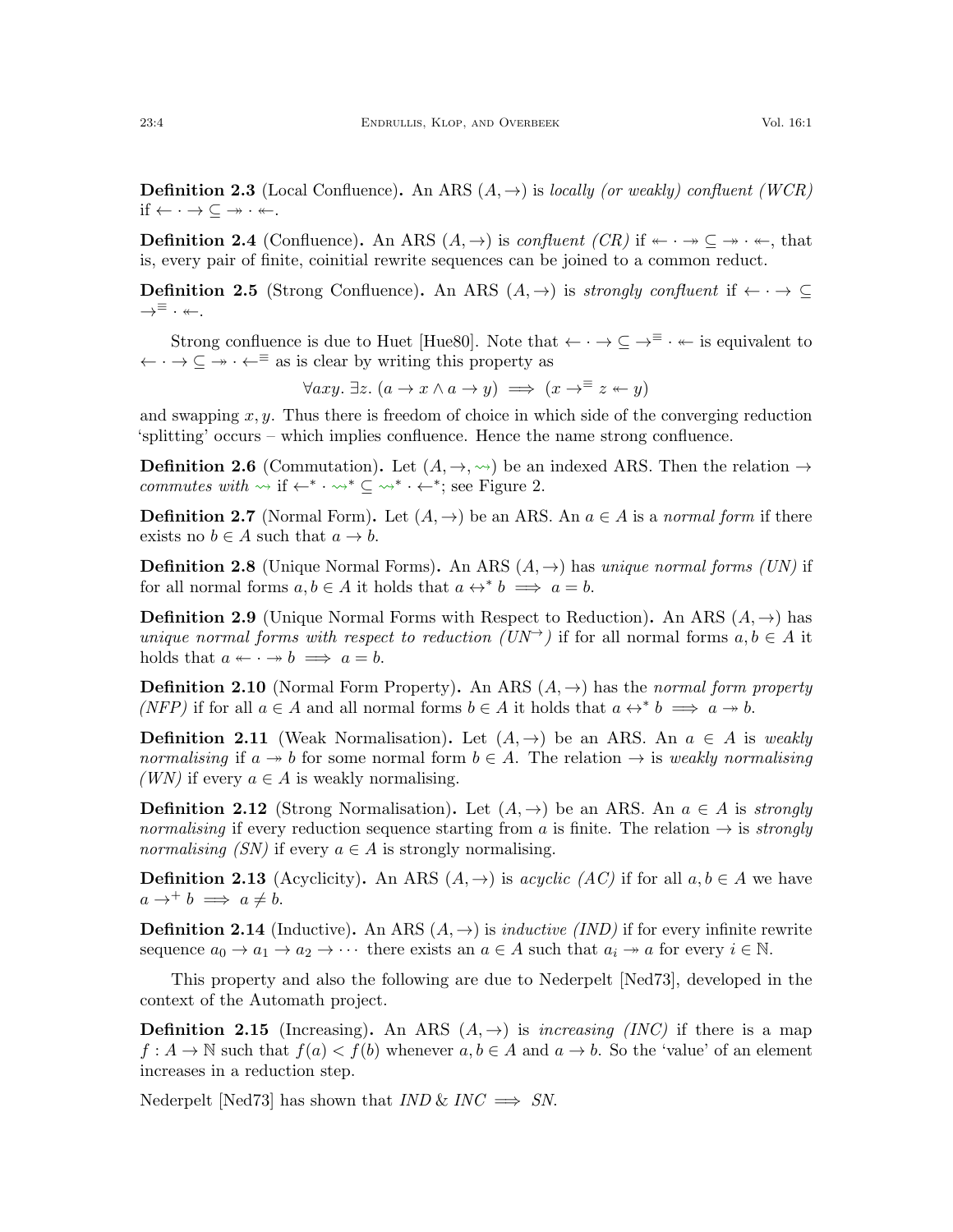**Definition 2.16** (Countable). An ARS  $(A, \rightarrow)$  is *countable (CNT)* if there exists a surjective function from the set of natural numbers  $\mathbb N$  to  $A$ .

**Definition 2.17** (Cofinal Reduction). Let  $\mathcal{A} = (A, \rightarrow)$  be an ARS. A set  $B \subseteq A$  is cofinal in A if for every  $a \in A$  we have  $a \to b$  for some  $b \in B$ . A finite or infinite reduction sequence  $b_0 \to b_1 \to b_2 \to \cdots$  is cofinal in A if the set  $B = \{b_i \mid i \ge 0\}$  is cofinal in A.

**Definition 2.18** (Cofinality Property). An ARS  $\mathcal{A} = (A, \rightarrow)$  has the *cofinality property* (CP) if for every  $a \in A$ , there exists a reduction  $a \equiv b_0 \to b_1 \to b_2 \to \cdots$  that is cofinal in  $\mathcal{A}|_{\{b\,|\,a\rightarrow b\}}.$ 

<span id="page-4-1"></span>**Lemma 2.19.** Let  $\mathcal{A} = (A, \rightarrow)$  be a confluent ARS and  $a \in A$ . If a rewrite sequence is cofinal in  $\mathcal{A}|_{\{b \mid a \to b\}}$ , then it is also cofinal in  $\mathcal{A}|_{\{b \mid a \leftrightarrow^* b\}}$ .  $\Box$ 

<span id="page-4-2"></span>**Theorem 2.20** (Klop [\[Klo80\]](#page-23-6)). Every confluent countable ARS has the cofinality property.  $\Box$ 

The countability of ARSs will be an important concern later on. Therefore we mention the well-known fact that there is a counterexample for the reverse implication. There are two simple proofs. The first uses the fact that  $\aleph_1$  is a regular cardinal, thus having cofinality  $\aleph_1$ . We include the second proof from [\[Klo80\]](#page-23-6) for completeness sake.

**Example 2.21** (Counterexample). Let U be an uncountable set, and let

 $A = \{ X \subseteq U \mid X \text{ is finite } \}$ 

Take the ARS  $A = (A, \rightarrow)$  where  $\rightarrow$  is defined by

 $X \to X \cup \{y\}$ 

for every  $X \in A$  and  $y \in U \setminus X$ . Then it is easy to show that A is CR, but not CP.

## 3. First-order Definability of Rewriting Properties

<span id="page-4-0"></span>In this section, we study the definability of properties of abstract rewrite systems (graphs) in first-order logic with equality and a predicate for the *one-step* rewrite relation. In particular, we establish the definability and undefinability results shown in Figure [3.](#page-5-0)

Notation 3.1. For an ARS  $\mathcal A$  and a set of first-order sentences  $\Delta$ , we write

 $\mathcal{A} \models \Delta$ 

to denote that A is a model of  $\Delta$ , that is, A satisfies all formulas in  $\Delta$ . Likewise, for a property P of abstract rewrite systems, we write  $A \models P$  if P holds in A.

We define first-order properties in the setting of abstract rewriting with a single rewrite relation →.

**Definition 3.2.** A property P of abstract rewrite systems is a *first-order property* (*fop*) if there exists a sentence  $\phi$  in first-order logic with equality and the predicate  $\rightarrow$  (one-step rewriting) such that, for every ARS  $\mathcal{A} = (A, \rightarrow), \mathcal{A} \models P$  if and only if  $\mathcal{A} \models \{\phi\}.$ 

**Definition 3.3.** A property  $P$  of abstract rewrite systems is a *generalised first-order property*  $(gtop)$  if there exists a set  $\Phi$  of sentences in first-order logic with equality and the predicate  $\rightarrow$  (one-step rewriting) such that, for every ARS  $\mathcal{A} = (A, \rightarrow)$ ,  $\mathcal{A} \models P$  if and only if  $\mathcal{A} \models \Phi$ .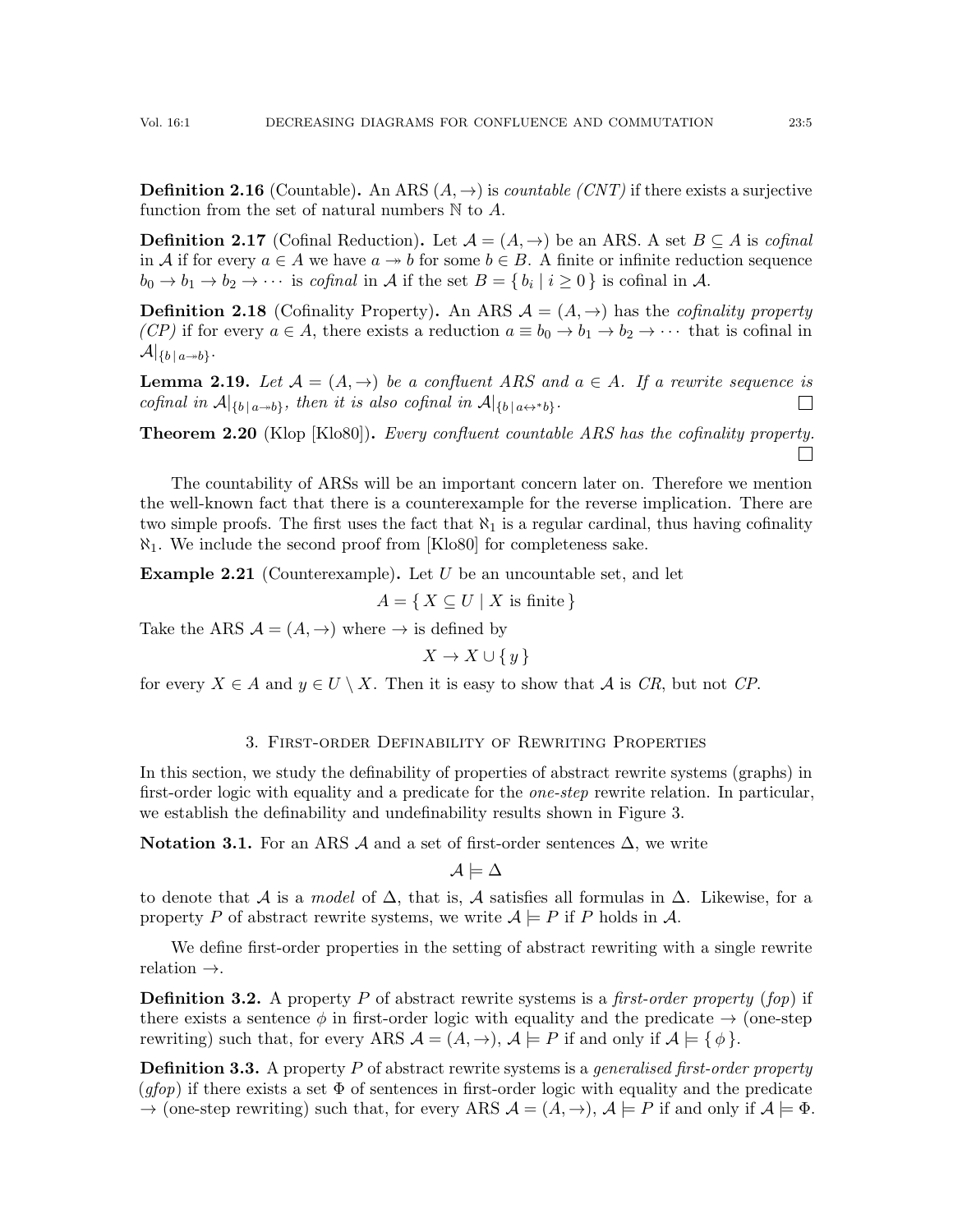We say that a property P is definable in first-order logic if P is a grop.

At first glance this question may appear trivial since confluence is typically defined via the first-order formula [\(1.1\)](#page-0-0). However, this formula involves the transitive closure  $\rightarrow$  of the one-step relation  $\rightarrow$  which is itself not first-order definable, as is well-known. We show that confluence is not first-order definable over the one-step relation  $\rightarrow$ .

Remark 3.4. In [\[Tre98\]](#page-24-8) it is shown that the first-order theory of linear one-step rewriting is undecidable. In this paper it is mentioned as a conjecture that undecidable properties like confluence and weak termination (see further [\[EGSZ11,](#page-23-7) [EGZ09\]](#page-23-8)) cannot be expressed in the first-order logic of one-step rewriting.

We will establish the negative results about  $\neg UN$ ,  $\neg UN^{\rightarrow}$  and  $\neg AC$  using the compactness theorem [\[vD94\]](#page-24-9):

**Theorem 3.5** (Compactness). A set of first-order sentences  $\Gamma$  has a model if and only if every finite subset of  $\Gamma$  has a model.

For the other properties P, for which P as well as  $\neg P$  are undefinable, we will employ Hanf's theorem, well-known in finite model theory.

### Undefinability via Compactness

In the following proofs, we write  $[c]$  for the interpretation of a constant c in the model. For convenience, we write  $\rightarrow$  for the predicate symbol in formulas as well as for the actual one-step rewrite relation or A. We use  $\Rightarrow$  to denote implication in formulas.

<span id="page-5-1"></span><span id="page-5-0"></span>**Theorem 3.6.** The properties  $\neg UN$ ,  $\neg UN^{\rightarrow}$  and  $\neg NFP$  are not glops.

| property $P$                                                   | definability of $P$  | definability of $\neg P$ |
|----------------------------------------------------------------|----------------------|--------------------------|
| confluence $(CR)$                                              | no (Theorem $3.16$ ) | no (Theorem $3.16$ )     |
| local confluence $(WCR)$                                       | no (Theorem $3.16$ ) | no (Theorem $3.16$ )     |
| DCR and DCR <sub><math>\alpha</math></sub> for $\alpha \geq 2$ | no (Theorem $4.5$ )  | no (Theorem $4.5$ )      |
| strong confluence $(SC)$                                       | no (Theorem $3.19$ ) | no (Theorem $3.19$ )     |
| strong normalisation $(SN)$                                    | no (Theorem $3.17$ ) | no (Theorem $3.17$ )     |
| weak normalisation $(WN)$                                      | no (Theorem $3.17$ ) | no (Theorem $3.17$ )     |
| unique normal forms $(UN)$                                     | yes (Theorem 3.8)    | no (Theorem $3.6$ )      |
| unique normal forms $(UN^{\rightarrow})$                       | yes (Theorem 3.8)    | no (Theorem $3.6$ )      |
| normal normal property (NFP)                                   | no (Theorem $3.16$ ) | no (Theorem $3.16$ )     |
| acyclicity $(AC)$                                              | yes (Theorem 3.8)    | no (Theorem $3.10$ )     |
| increasing $(INC)$                                             | no (Theorem $3.18$ ) | no (Theorem $3.18$ )     |
| inductive (IND)                                                | no (Theorem $3.17$ ) | no (Theorem $3.17$ )     |
| cofinality property $(CP)$                                     | no (Theorem $3.16$ ) | no (Theorem $3.16$ )     |
|                                                                |                      |                          |

FIGURE 3. First-order definability of properties of rewrite systems. Here yes or no refers to the definability as a general first-order property, that is, definable by a set of first-order formulas.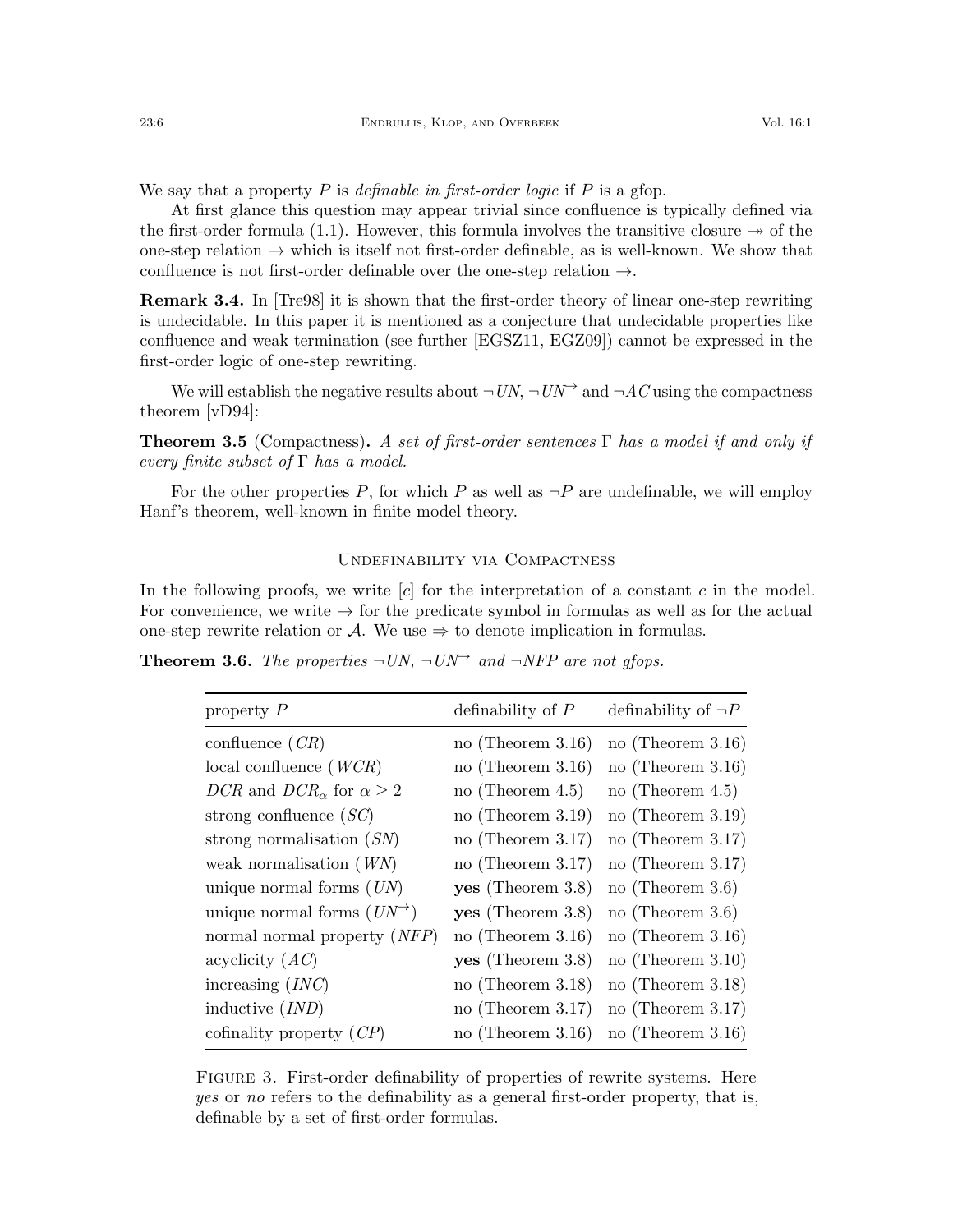*Proof.* Assume, for a contradiction, that there is a set  $\Delta$  of first-order formulas over the predicate  $\rightarrow$  such that for every ARS  $\mathcal{A} = (A, \rightarrow)$  it holds that:

$$
\mathcal{A} \text{ is } \neg NFP \quad \Longleftrightarrow \quad \mathcal{A} \models \Delta
$$

We describe the following non-confluent structure using formulas:

$$
a\n\begin{matrix}\n b_0 & b_1 & b_2 & b_3 & b_3 \\
 \searrow & & c_0 & b_1 & b_2 & b_3 & b_3 \\
 \searrow & & & c_0 & b_1 & b_2 & b_3 & b_3 & b_3 \\
 \searrow & & & & c_0 & b_1 & b_2 & b_3 & b_3 & b_3 & b_3 & b_3 & b_3 & b_3 & b_3 & b_3 & b_3 & b_3 & b_3 & b_3 & b_3 & b_3 & b_3 & b_3 & b_3 & b_3 & b_3 & b_3 & b_3 & b_3 & b_3 & b_3 & b_3 & b_3 & b_3 & b_3 & b_3 & b_3 & b_3 & b_3 & b_3 & b_3 & b_3 & b_3 & b_3 & b_3 & b_3 & b_3 & b_3 & b_3 & b_3 & b_3 & b_3 & b_3 & b_3 & b_3 & b_3 & b_3 & b_3 & b_3 & b_3 & b_3 & b_3 & b_3 & b_3 & b_3 & b_3 & b_3 & b_3 & b_3 & b_3 & b_3 & b_3 & b_3 & b_3 & b_3 & b_3 & b_3 & b_3 & b_3 & b_3 & b_3 & b_3 & b_3 & b_3 & b_3 & b_3 & b_3 & b_3 & b_3 & b_3 & b_3 & b_3 & b_3 & b_3 & b_3 & b_3 & b_3 & b_3 & b_3 & b_3 & b_3 & b_3 & b_3 & b_3 & b_3 & b_3 & b_3 & b
$$

We start by describing each single step by an atomic formula:

$$
\Lambda = \{ a \to b_0, \ a \to c_0 \} \cup \{ b_i \to b_{i+1} \mid i \in \mathbb{N} \} \cup \{ c_j \to c_{j+1} \mid j \in \mathbb{N} \}
$$

We need to ensure that the interpretation of distinct constants is distinct:

$$
\Lambda_{\neq} = \{ x \neq y \mid x, y \in N, x \neq y \} \quad \text{where} \quad N = \{ a \} \cup \{ b_i \mid i \in \mathbb{N} \} \cup \{ c_j \mid j \in \mathbb{N} \}
$$

We need to ensure that  $[a]$  has at most two outgoing arrows:

$$
\xi_a = \forall xyz. \ (a \to x \land a \to y \land a \to z) \Rightarrow (x = y \lor y = z \lor x = z)
$$

Finally, the following formula requires all elements, except for  $[a]$ , to be deterministic:

 $\xi_{\neg a} = \forall xyz.$   $(x \neq a \land x \rightarrow y \land x \rightarrow z) \Rightarrow y = z$ 

Now consider the following set of formulas:

$$
\Gamma = \Delta \cup \Lambda \cup \Lambda_{\neq} \cup \{\xi_a, \xi_{\neg a}\}
$$

Let  $\mathcal{A} = (A, \rightarrow)$  be a model of  $\Gamma$ . Then  $\mathcal{A}$  is not NFP since  $\mathcal{A} \models \Delta$ . As a consequence, there exist  $x, y \in A$  such that x is a normal form,  $x \leftrightarrow^* y$  and  $y \not\rightarrow x$ . Without loss of generality, we may assume that the conversion  $x \leftrightarrow^* y$  is repetition-free, that is, no element occurs twice. Hence for any peak  $x' \leftarrow z \rightarrow y'$  in the conversion,  $x' \neq y'$ , and consequently  $z = [a]$  using  $A \models \xi_{\neg a}$ . Since  $x \leftrightarrow^* y$  is repetition-free, there can be at most one peak in the conversion. Moreover, there must be at least one peak, for otherwise  $x \rightarrow \cdot \cdot \cdot \cdot$  and hence  $y \rightarrow x$  since x is a normal form. Thus the conversion has exactly one peak and is of the form:

$$
x \leftarrow x' \leftarrow z \rightarrow y' \rightarrow \cdot \leftarrow y
$$

Then  $x', y' \in \{ [b_0], [c_0] \}$  since  $\mathcal{A} \models \xi_a$ . However, the reduction graphs of  $[b_0]$  and  $[c_0]$  are both an infinite line (no branching) as a consequence of  $\mathcal{A} \models \Lambda \cup \Lambda \neq \cup \xi_{\neg a} \cup \xi_a$ . This implies that  $[b_0]$  and  $[c_0]$  have no normal forms, contradicting that x is a normal form. Hence Γ has no model.

On the other hand, any finite subset  $\Gamma'$  of  $\Gamma$  has a model. This can be seen as follows. There exists a  $k \in \mathbb{N}$  such that none of the constants  $\{b_i \mid i \geq k\} \cup \{c_j \mid j \geq k\}$  appears in  $Γ'$ . Then the following structure is a model of  $Γ'$ :

$$
a\n\begin{matrix}\n b_0 & b_1 & b_2 & \rightarrow & \cdots & b_k \\
 a & b_0 & b_1 & \rightarrow & b_2 & \rightarrow & \cdots & b_k \\
 a & b_0 & b_1 & \rightarrow & b_2 & \rightarrow & \cdots & b_k \\
 c_0 & b_1 & \rightarrow & c_2 & \rightarrow & \cdots & \rightarrow & c_k\n\end{matrix}
$$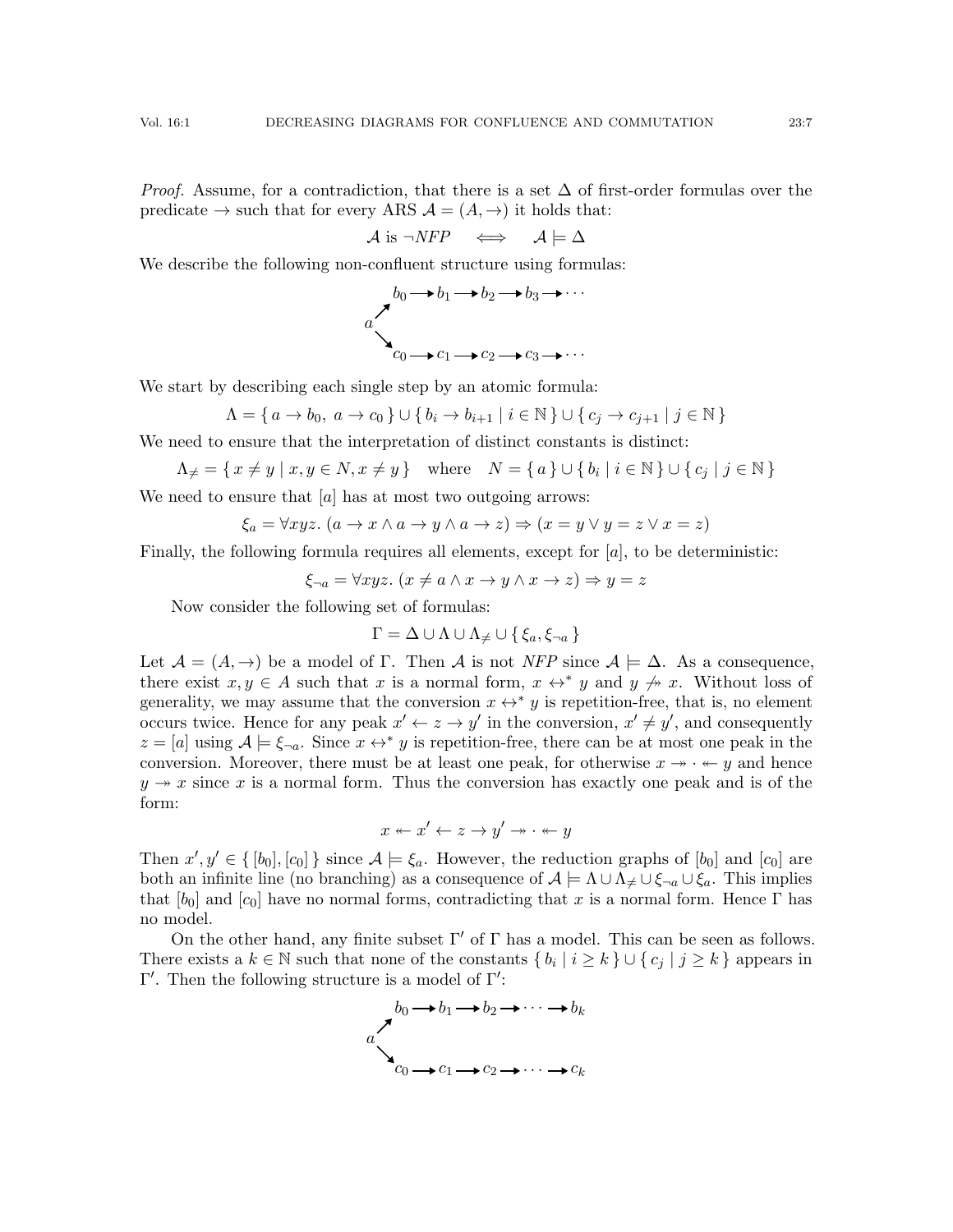theorem, this is a contradiction. Thus  $\neg NFP$  is not first-order definable. The same proof also shows undefinability of  $\neg UN$  and  $\neg UN^{\rightarrow}$ . To this end, recall that  $NFP \Rightarrow UN \Rightarrow UN^{\rightarrow}$  and thus  $\neg UN^{\rightarrow} \Rightarrow UN \Rightarrow \neg NFP$ .  $\Box$ 

<span id="page-7-1"></span>**Theorem 3.7.** The properties AC and  $\neg AC$  are not fops.

Proof. This is a standard example in textbooks about finite model theory. See for instance  $(GKL<sup>+</sup>07, Imm12, Lib13]$  $(GKL<sup>+</sup>07, Imm12, Lib13]$  $(GKL<sup>+</sup>07, Imm12, Lib13]$  $(GKL<sup>+</sup>07, Imm12, Lib13]$ . These proofs use Ehrenfeucht-Fraüssé games or a variant of Hanf's theorem.  $\Box$ 

<span id="page-7-0"></span>**Theorem 3.8.** The properties AC, UN and UN<sup> $\rightarrow$ </sup> are gfops, but not fops.

Proof. We introduce the following abbreviations to denote formulas:

$$
nf(x) = \neg \exists y. x \rightarrow y
$$
  
\n
$$
x \rightarrow^{0} y = x = y
$$
  
\n
$$
x \rightarrow^{n+1} y = \exists z. x \rightarrow z \land z \rightarrow^{n} y
$$
  
\n
$$
x \leftrightarrow^{0} y = x = y
$$
  
\n
$$
x \leftrightarrow^{n+1} y = \exists z. (x \rightarrow z \lor z \rightarrow x) \land z \leftrightarrow^{n} y
$$

Define:

$$
\Delta_{UN} = \{ \forall a, b. \nf(a) \land nf(b) \land a \leftrightarrow^i b \Rightarrow a = b \mid i \in \mathbb{N} \}
$$
  
\n
$$
\Delta_{UN^{\rightarrow}} = \{ \forall a, b, x. \nf(a) \land nf(b) \land x \to^i a \land x \to^j b \Rightarrow a = b \mid i, j \in \mathbb{N} \}
$$
  
\n
$$
\Delta_{AC} = \{ \forall a, b. \ a \to^i b \Rightarrow a \neq b \mid i > 0 \}
$$

Then it is straightforward to verify that

$$
\begin{array}{rcl}\n\mathcal{A} \text{ is } UN & \Longleftrightarrow & \mathcal{A} \models \Delta_{UN} \\
\mathcal{A} \text{ is } UN^{\rightarrow} & \Longleftrightarrow & \mathcal{A} \models \Delta_{UN^{\rightarrow}} \\
\mathcal{A} \text{ is } AC & \Longleftrightarrow & \mathcal{A} \models \Delta_{AC}\n\end{array}
$$

for every ARS  $\mathcal{A} = (A, \rightarrow)$ . So the properties are definable by infinite sets of formulas.

Note that UN and  $UN^{\rightarrow}$  are not definable by single formulas since  $\neg UN$  and  $\neg UN^{\rightarrow}$  are not. For AC this is established by Theorem [3.7.](#page-7-1)  $\Box$ 

If a property  $P$  can be defined by a set of formulas, but not by a single formula, then  $\neg P$  cannot be defined by a set of formulas.

<span id="page-7-2"></span>**Lemma 3.9.** If a property P is a glop, but not a fop, then  $\neg P$  is not a glop.

*Proof.* Assume that there exists a set of formulas  $\Delta_P$  such that

$$
\mathcal{A} \text{ has property } P \quad \iff \quad \mathcal{A} \models \Delta_P
$$

for every ARS  $\mathcal{A} = (A, \rightarrow)$ . For a contradiction, assume that there is a set  $\Delta_{\neg P}$  of first-order formulas over the predicate  $\rightarrow$  such that

$$
\mathcal{A} \text{ has property } \neg P \quad \iff \quad \mathcal{A} \models \Delta_{\neg P}
$$

for every ARS  $\mathcal{A} = (A, \rightarrow)$ . Then  $\Gamma = \Delta_P \cup \Delta_{\neg P}$  does not have a model.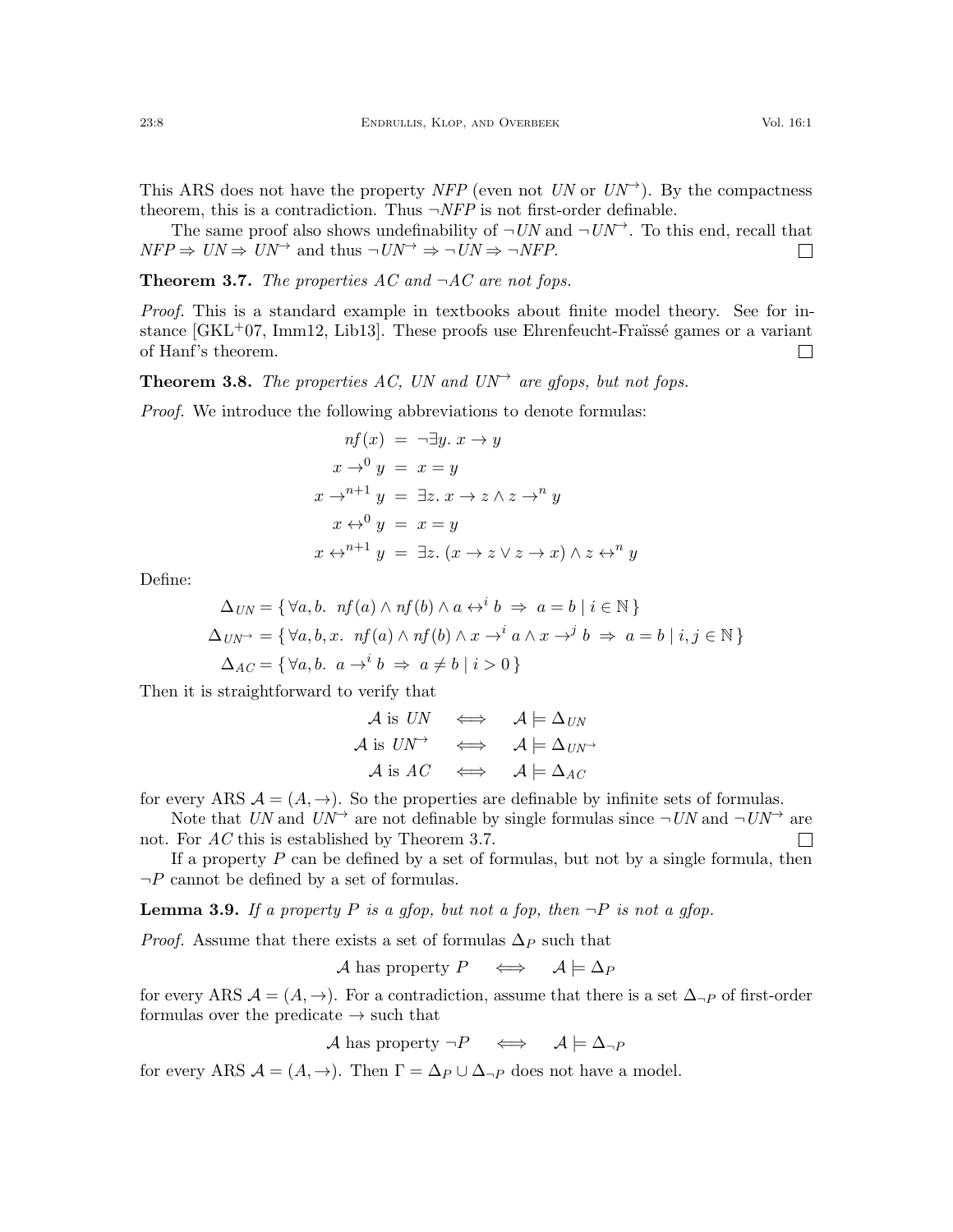However, every finite subset  $\Gamma' \subseteq \Gamma$  has a model. This can be seen as follows. Define  $\Gamma'_P = \Gamma' \cap \Delta_P$  and  $\Gamma'_{\neg P} = \Gamma' \cap \Delta_{\neg P}$ ; then  $\Gamma' = \Gamma'_P \cup \Gamma'_{\neg P}$ . Assume that

$$
\mathcal{A} \text{ has property } \neg P \quad \Longleftrightarrow \quad \mathcal{A} \models \Gamma'_{\neg P} \tag{3.1}
$$

for every ARS  $\mathcal{A} = (A, \rightarrow)$ . This yields a contradiction since  $\Gamma'_{\neg P}$  is finite and consequently  $\neg P$  could be characterised by a single formula (the conjunction of all formulas in  $\Gamma'_{\neg P}$ ); then also P could be characterised by a single formula (the negation of the formula for  $\neg P$ ). Thus [\(3.1\)](#page-8-1) fails for some ARSs. The implication from left to right holds since  $\Gamma'_{\neg P} \subseteq \Delta_{\neg P}$ . Consequently, it is the implication from right to left which fails. So there exists an ARS A such that  $\mathcal{A} \models \Gamma'_{\neg P}$  and  $\mathcal{A}$  has the property P. Then  $\mathcal{A} \models \Delta_P$  and  $\mathcal{A} \models \Gamma'_P$ . Thus  $\mathcal{A} \models \Gamma'$ .

This is in contradiction to the compactness theorem, and hence our assumption must have been wrong. So  $\neg P$  is not a gfop.  $\Box$ 

<span id="page-8-0"></span>**Theorem 3.10.** The property  $\neg AC$  is not a gfop.

Proof. Follows from Lemma [3.9](#page-7-2) and Theorem [3.7.](#page-7-1)

#### Undefinability via Finite Model Theory

We will now reason about first-order definability using well-known techniques from the area of finite model theory. In particular, we use Hanf 's theorem which is a central criterion for establishing winning strategies in  $\mathit{Ehrenfeucht}$ -Fraüssé games. For a general introduction to Ehrenfeucht-Fraüssé games and Hanf's theorem we refer to [\[EF05,](#page-23-12) [Lib13\]](#page-23-11).

**Definition 3.11.** Two ARSs  $A, B$  are elementarily equivalent if

$$
\mathcal{A} \models \{\phi\} \iff \mathcal{B} \models \{\phi\}
$$

for every first-order formula  $\phi$  with equality and the predicate  $\rightarrow$  (one-step rewriting).

**Definition 3.12.** Let  $\mathcal{A} = (A, \rightarrow)$  be an ARS and  $r \in \mathbb{N}$ .

- (i) The *degree* of an element  $a \in A$  is the cardinality of the set  $\{b \mid a \to b \lor b \to a\}$ . We say that  $A$  has *finite degree* if the degree of every node is finite.
- (ii) The *distance* between nodes  $a, b \in A$ , denoted  $d(a, b)$ , is the length of the shortest path from  $a$  to  $b$ , ignoring the direction of the arrows. If no path exists, we stipulate that  $d(a, b) = \infty$ .
- (iii) The r-neighbourhood  $\mathcal{N}_r^{\mathcal{A}}(a)$  of an element  $a \in A$  is the restriction of  $A$  to elements  $\{b \in A \mid d(a, b) \leq r\}$  where a is considered to be the root of the neighbourhood.

Hanf's theorem uses the notion of *Gaifman graphs* to define the distance  $d(a, b)$ . In our setting of abstract rewrite systems, Gaifman graphs boil down to the underlying undirected graphs.

**Definition 3.13.** Let  $\mathcal{A} = (A, \rightarrow_A)$  and  $\mathcal{B} = (B, \rightarrow_B)$  be ARSs and  $r \in \mathbb{N}$ .

- (i) We write  $A \cong \mathcal{B}$  if A and B are *isomorphic*, that is, there exists a bijection  $f : A \to B$ such that  $a \to_A b \iff f(a) \to_B f(b)$  for all  $a, b \in A$ .
- (ii) We write  $A \rightleftarrows_{r} B$  if A and B are *r*-locally isomorphic, that is, there exists a bijection  $f: A \to B$  such that  $\mathcal{N}_r^{\mathcal{A}}(a) \cong \mathcal{N}_r^{\mathcal{B}}(f(a))$  for every  $a \in A$ .

Let  $\# S$  denote the cardinality of a set S.

<span id="page-8-1"></span> $\Box$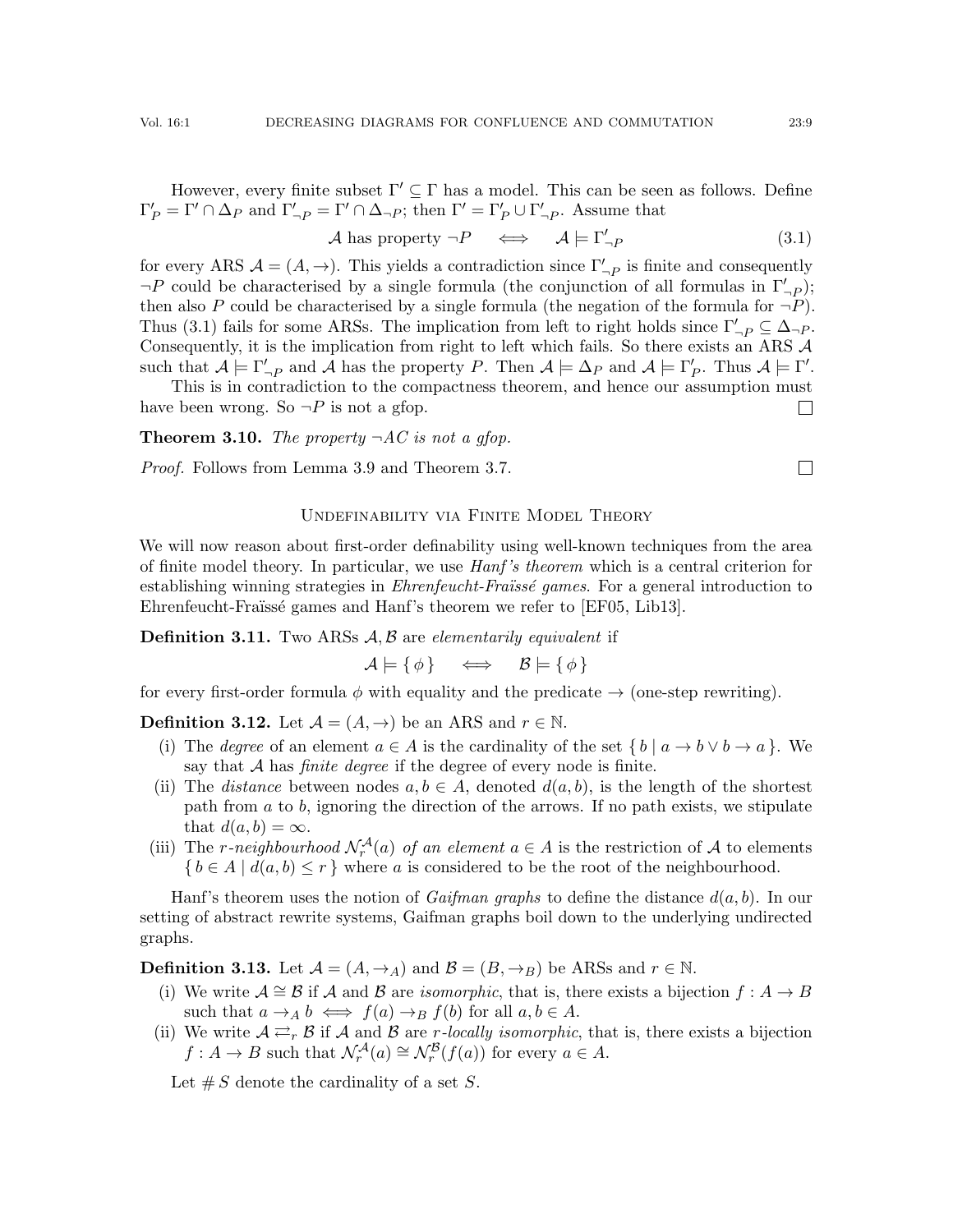<span id="page-9-3"></span>**Lemma 3.14.** We have  $A \rightleftarrows_r B$  if and only if

$$
\#\{a \in A \mid \mathcal{N}_r^{\mathcal{A}}(a) \cong \mathcal{G}\} = \#\{b \in B \mid \mathcal{N}_r^{\mathcal{B}}(b) \cong \mathcal{G}\}\tag{3.2}
$$

for every ARS G.

*Proof.* The lemma can be understood as follows. Assume that we are given sets  $A, B$ , a set of colours C and a colouring map

$$
c: (A \cup B) \to C
$$

A function  $f : A \to B$  preserves colours if  $c(a) = c(f(a))$  for every  $a \in A$ . For  $X \subseteq (A \cup B)$ and  $d \in C$  we write  $X|_d$  for the restriction of X to colour d, that is:

$$
X|_d = \{ x \in X \mid c(x) = d \}
$$

Then, there exists a bijection  $f : A \to B$  that preserves colours if and only if, for every colour  $d \in C$ , there exists a bijection  $g : A|_d \to B|_d$ :

- (1) Given a colour preserving bijection  $f : A \to B$  and a colour  $d \in C$ , it follows that the restriction of f to  $A|_d$  is a bijection between  $A|_d$  and  $B|_d$ .
- (2) For every colour  $d \in C$ , let  $g|_d : A|_d \to B|_d$  be a bijection. Define  $f : A \to B$ , for every  $a \in A$ , by  $f(a) = g|_d(a)$  if  $a \in A|_d$  for some  $d \in C$ . Note that A is the disjoint union  $A = \bigcup_{d \in C} A|_d$  and likewise  $B = \bigcup_{d \in C} B|_d$ . It follows that f is a bijection between A and B.

In Equation [3.2](#page-9-1) we may think of  $\mathcal G$  as the colour; it describes the r-neighbourhood of each node of that colour. To be precise, the colouring map is given by:

$$
c(x) = \{ \mathcal{G} \mid \mathcal{N}_r^{\mathcal{A}}(x) \cong \mathcal{G} \text{ where } \mathcal{G} \text{ is some } r\text{-neighborhood of } \mathcal{A} \text{ or } \mathcal{B} \}
$$

for  $x \in A \cup B$ .

 $\mathcal{A}$ 

For the special case of ARSs, Hanf's theorem can be formulated as follows.

<span id="page-9-4"></span><span id="page-9-2"></span>**Theorem 3.15** (Hanf's theorem [\[EF05,](#page-23-12) [Lib13\]](#page-23-11)). ARSs A and B having finite degree are elementarily equivalent if  $A \rightleftarrows_{r} B$  for every  $r \in \mathbb{N}$ .

· · ·



. . . . . . · · ·

 $\mathcal{B}$ 

<span id="page-9-0"></span>**Theorem 3.16.** Confluence, local confluence, the normal form property and the cofinality property are not first-order definable. More precisely, CR, WCR, NFP, CP,  $\neg CR$ ,  $\neg WR$ ,  $\neg NFP$  and  $\neg CP$  are not gfops.

<span id="page-9-1"></span>

$$
\mathcal{L}^{\mathcal{L}}_{\mathcal{L}}
$$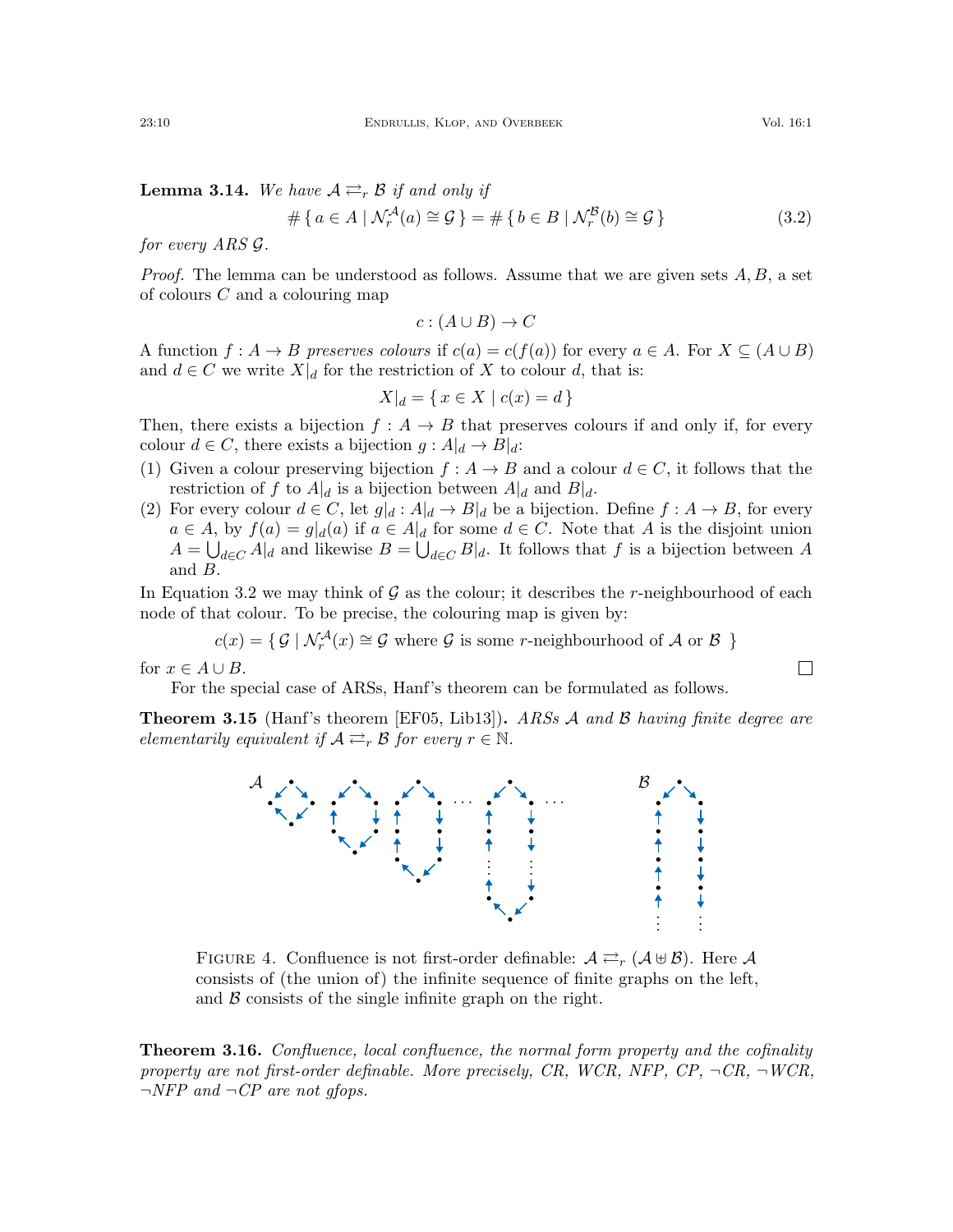*Proof.* Consider the ARSs  $\mathcal A$  and  $\mathcal B$  in Figure [4.](#page-9-2) It is easy to see that every r-neighbourhood of B occurs  $\aleph_0$  times in A, and at most  $\aleph_0$  times in B. So it occurs equally often in A as in  $A \oplus B$ , namely  $\aleph_0$  times. Thus, by Lemma [3.14,](#page-9-3) we have  $A \rightleftarrows_r (A \oplus B)$  for every  $r \in \mathbb{N}$ . Hence A and  $A \oplus B$  are elementarily equivalent by Theorem [3.15,](#page-9-4) that is, they satisfy the same first-order formulas. Note that

$$
\mathcal{A} \models CR, WCR, NFP, CP
$$
  

$$
\mathcal{A} \boxplus \mathcal{B} \models \neg CR, \neg WCR, \neg NFP, \neg CP
$$

As  $\mathcal A$  and  $\mathcal A \oplus \mathcal B$  satisfy the same first-order formulas, these properties are not gfops. For instance, assume that there is a set  $\Phi$  of sentences characterising CR, then

<span id="page-10-1"></span>
$$
\mathcal{A} \models \mathit{CR} \iff \mathcal{A} \models \Phi \stackrel{\text{elementary equivalence}}{\iff} \mathcal{A} \Downarrow \mathcal{B} \models \Phi \iff \mathcal{A} \Downarrow \mathcal{B} \models \mathit{CR},
$$
\nbut 
$$
\mathcal{A} \models \mathit{CR} \text{ and } \mathcal{A} \Downarrow \mathcal{B} \models \neg \mathit{CR}.
$$
\n
$$
\mathcal{A} \downarrow \mathcal{A} \downarrow \mathcal{B} \downarrow \mathcal{B} \downarrow \mathcal{B} \downarrow \mathcal{B} \downarrow \mathcal{B} \downarrow \mathcal{B} \downarrow \mathcal{B} \downarrow \mathcal{B} \downarrow \mathcal{B} \downarrow \mathcal{B} \downarrow \mathcal{B} \downarrow \mathcal{B} \downarrow \mathcal{B} \downarrow \mathcal{B} \downarrow \mathcal{B} \downarrow \mathcal{B} \downarrow \mathcal{B} \downarrow \mathcal{B} \downarrow \mathcal{B} \downarrow \mathcal{B} \downarrow \mathcal{B} \downarrow \mathcal{B} \downarrow \mathcal{B} \downarrow \mathcal{B} \downarrow \mathcal{B} \downarrow \mathcal{B} \downarrow \mathcal{B} \downarrow \mathcal{B} \downarrow \mathcal{B} \downarrow \mathcal{B} \downarrow \mathcal{B} \downarrow \mathcal{B} \downarrow \mathcal{B} \downarrow \mathcal{B} \downarrow \mathcal{B} \downarrow \mathcal{B} \downarrow \mathcal{B} \downarrow \mathcal{B} \downarrow \mathcal{B} \downarrow \mathcal{B} \downarrow \mathcal{B} \downarrow \mathcal{B} \downarrow \mathcal{B} \downarrow \mathcal{B} \downarrow \mathcal{B} \downarrow \mathcal{B} \downarrow \mathcal{B} \downarrow \mathcal{B} \downarrow \mathcal{B} \downarrow \mathcal{B} \downarrow \mathcal{B} \downarrow \mathcal{B} \downarrow \mathcal{B} \downarrow \mathcal{B} \downarrow \mathcal{B} \downarrow \mathcal{B} \downarrow \mathcal{B} \downarrow \mathcal{B} \downarrow \mathcal{B} \downarrow \mathcal{B} \downarrow \mathcal{B} \downarrow \mathcal{B} \downarrow \mathcal{B} \downarrow \mathcal{B} \downarrow \mathcal{B} \downarrow \mathcal{B} \downarrow \math
$$

Figure 5. The different 2-neighbourhoods for Figure [4](#page-9-2) discriminated using colours (the Greek letters are for comparison in non-coloured renderings of this paper). They indicate the centre of the 2-neighbourhood as distinguished element (the neighbourhoods are 'rooted'). This figure illustrates the proof of 2-local isomorphism of  $\mathcal A$  and  $\mathcal A \oplus \mathcal B$ .

<span id="page-10-2"></span>Figure [5](#page-10-1) visualises the colouring method described in the proof of Lemma [3.14](#page-9-3) when applied to Figure [4.](#page-9-2) So the different colours stand for different 2-neighbourhoods.



FIGURE 6. Termination is not first-order definable:  $A \rightleftarrows_r (A \cup B)$ .

<span id="page-10-0"></span>**Theorem 3.17.** Strong, weak normalisation and inductivity are not first-order definable. More precisely, the properties SN, WN, IND,  $\neg SN$ ,  $\neg WN$  and  $\neg IND$  are not gfops.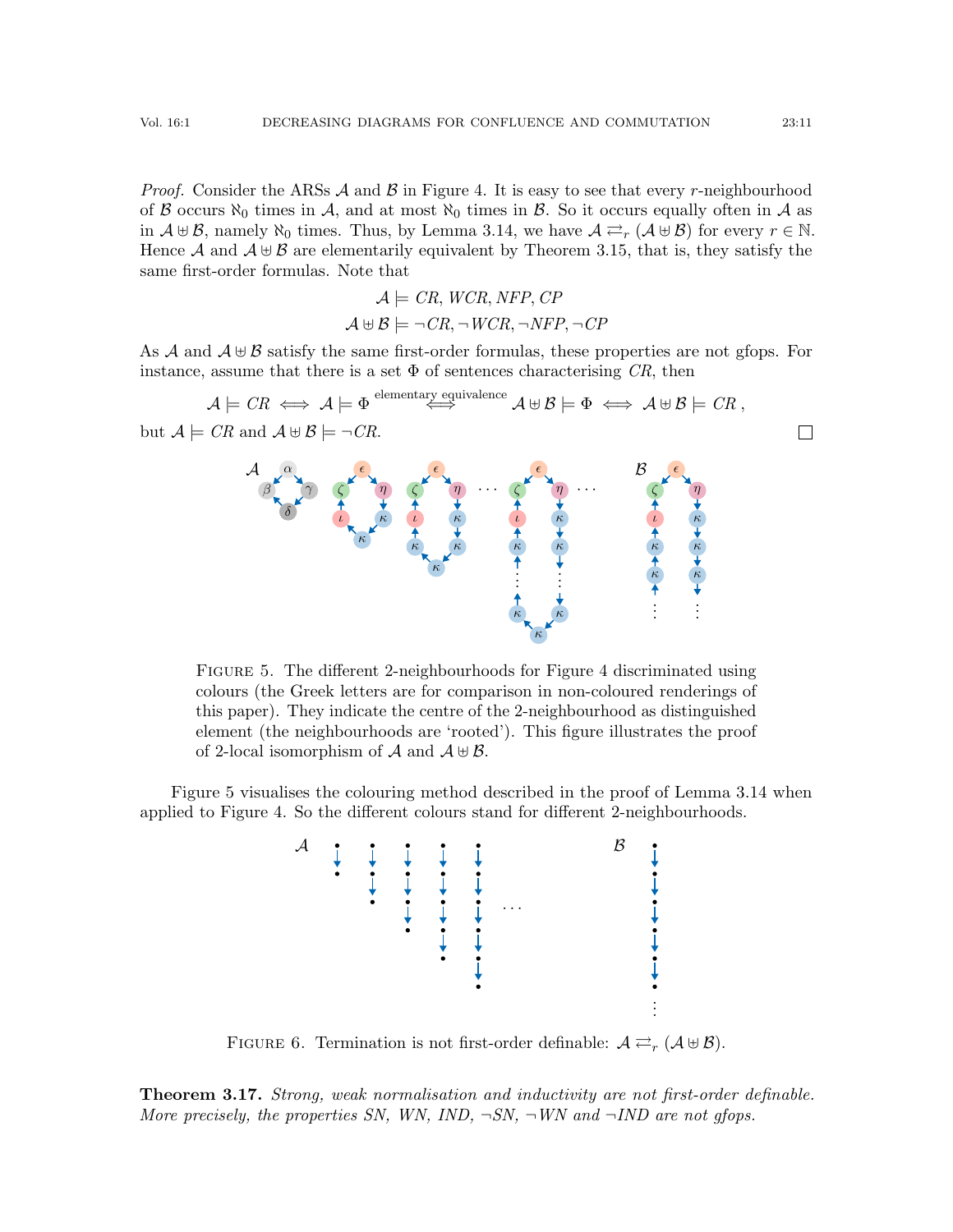$\Box$ 

*Proof.* Consider the ARSs  $\mathcal A$  and  $\mathcal B$  in Figure [6.](#page-10-2) Note that

$$
\mathcal{A} \models SN, \, WN, \, IND \qquad \qquad \mathcal{A} \uplus \mathcal{B} \models \neg SN, \neg \, WN, \neg \, IND
$$

<span id="page-11-2"></span>As in the proof of Theorem [3.16](#page-9-0) it follows that  $\mathcal A$  and  $\mathcal A \oplus \mathcal B$  are elementarily equivalent.



FIGURE 7. Increasingness is not first-order definable:  $A \rightleftarrows_r (A \cup B)$ .

<span id="page-11-1"></span>**Theorem 3.18.** The properties INC and  $\neg INC$  are not gfops.

*Proof.* Consider the ARSs  $\mathcal A$  and  $\mathcal B$  in Figure [7.](#page-11-2) Note that

$$
\mathcal{A} \models \mathit{INC} \qquad \qquad \mathcal{A} \uplus \mathcal{B} \models \neg \mathit{INC}
$$

<span id="page-11-3"></span>As in the proof of Theorem [3.16](#page-9-0) it follows that  $\mathcal A$  and  $\mathcal A \oplus \mathcal B$  are elementarily equivalent.  $\Box$ 

> · · ·  $\mathcal A$ . . . . . .  $\mathcal{B}$

FIGURE 8. Strong confluence is not first-order definable:  $A \rightleftarrows_r (A \cup B)$ .

<span id="page-11-0"></span>**Theorem 3.19.** Strong confluence is not first-order definable. More precisely, the properties  $SC$  and  $\neg SC$  are not gfops.

*Proof.* Consider the ARSs  $\mathcal A$  and  $\mathcal B$  in Figure [8.](#page-11-3) Note that

$$
\mathcal{A} \models SC \qquad \qquad \mathcal{A} \uplus \mathcal{B} \models \neg SC
$$

To see that  $A \models SC$ , consider one component of A. In this component there is one peak, say  $b \leftarrow a \rightarrow c$ , where b is the element displayed on the left and c the element on the right. Then the peak

(1)  $b \leftarrow a \rightarrow c$  can be joined by  $b \rightarrow^2 \cdot \leftarrow c$ , and

(2)  $c \leftarrow a \rightarrow b$  can be joined by  $b \leftarrow c$ .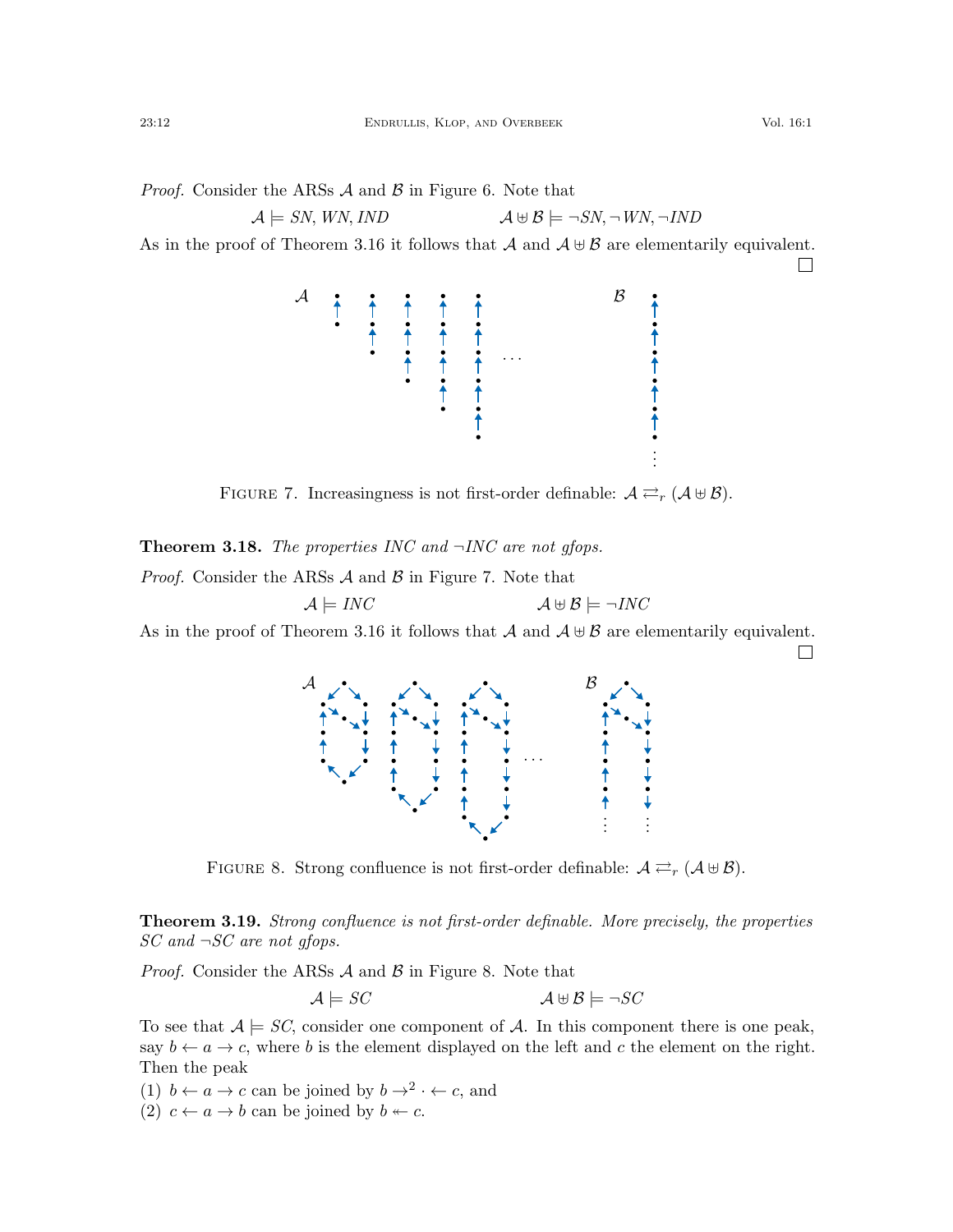4. Decreasing Diagrams for Confluence with Two Labels

<span id="page-12-1"></span>In this section we show that two labels suffice for proving confluence using decreasing diagrams for any abstract rewrite system having the cofinality property. We start by introducing the decreasing diagrams technique.

**Notation 4.1.** For an indexed ARS  $A = (A, \{\rightarrow_{\alpha}\}_{{\alpha}\in I})$  and a relation  $\lt \subseteq I \times I$ , we define  $\rightarrow$  =  $\bigcup_{\alpha \in I} \rightarrow_{\alpha}$   $\rightarrow_{<\beta}$  =  $\bigcup_{\alpha < \beta} \rightarrow_{\alpha}$ 

Moreover, we use  $\rightarrow_{<\alpha\cup<\beta}$  as shorthand for  $\rightarrow_{<\alpha}\cup\rightarrow_{<\beta}$ .

<span id="page-12-5"></span><span id="page-12-3"></span>**Definition 4.2** (Decreasing Church–Rosser [\[vO94a\]](#page-24-2)). An ARS  $\mathcal{A} = (A, \leadsto)$  is called decreasing Church–Rosser (DCR) if there exists an ARS  $\mathcal{B} = (A, \{\rightarrow_{\alpha}\}_{{\alpha \in I}})$  indexed by a well-founded partial order  $(I, \leq)$  such that  $\leadsto = \to$  and every peak  $c \leftarrow_{\beta} a \rightarrow_{\alpha} b$  can be joined by reductions of the form shown in Figure  $9.<sup>2</sup>$  $9.<sup>2</sup>$  $9.<sup>2</sup>$ 



FIGURE 9. Decreasing elementary diagram.

The following is the main theorem of decreasing diagrams.

**Theorem 4.3** (Decreasing Diagrams – De Bruijn [\[dB78\]](#page-23-3) & Van Oostrom [\[vO94a\]](#page-24-2)). If an ARS is decreasing Church–Rosser, then it is confluent. In other words  $DCR \implies CR$ .

As already suggested in the introduction, we introduce classes  $DCR_{\alpha}$  restricting the well-founded order  $(I, \leq)$  in Definition [4.2](#page-12-5) to the ordinal  $\alpha$ .

<span id="page-12-0"></span>**Definition 4.4.** For ordinals  $\alpha$ , let  $DCR_{\alpha}$  denote the class of ARSs A that are decreasing Church–Rosser (Definition [4.2\)](#page-12-5) with label set  $\{\beta \mid \beta < \alpha\}$  ordered by the usual order  $\lt$  on ordinals. We say that A has the property  $DCR_{\alpha}$ , denoted  $DCR_{\alpha}(\mathcal{A})$ , if  $\mathcal{A} \in DCR_{\alpha}$ .

<span id="page-12-2"></span>**Theorem 4.5.** For  $\alpha \geq 2$ ,  $DCR_{\alpha}$ ,  $\neg DCR_{\alpha}$ ,  $DCR$  and  $\neg DCR$  are not gfops.

 $\Box$ 

<span id="page-12-4"></span><sup>&</sup>lt;sup>2</sup>Van Oostrom [\[vO08\]](#page-24-10) generalises the shape of the decreasing elementary diagrams by allowing the joining reductions to be conversions. This can be helpful to find suitable elementary diagrams. However, if there are conversions then we can always obtain joining reductions by diagram tiling. So a system is locally decreasing with respect to conversions if and only if it is locally decreasing with respect to reductions (using the same labelling of the steps).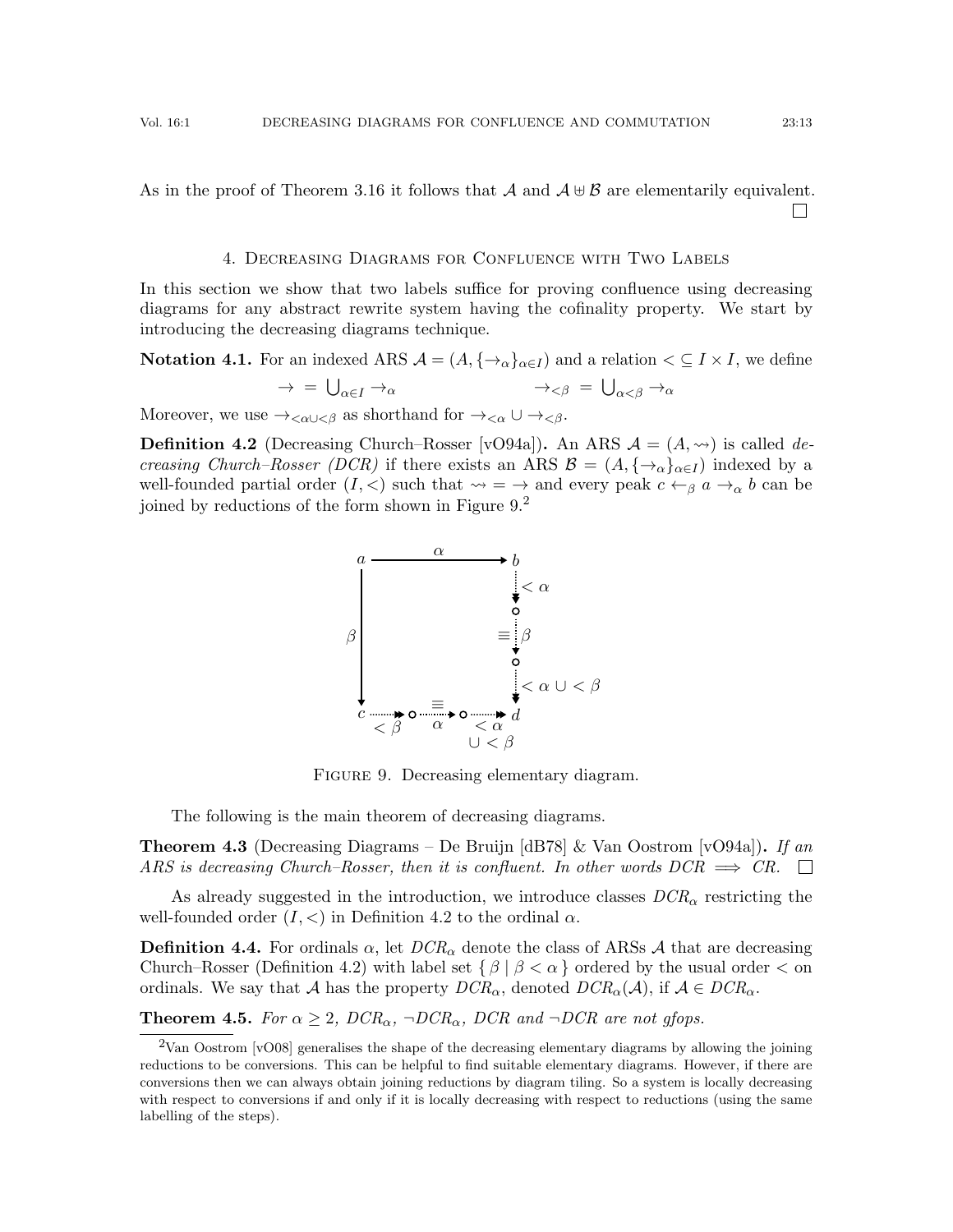*Proof.* Follows by an extension of the proof for Theorem [3.16,](#page-9-0) noting that  $A$  admits a decreasing labelling with 2 labels. So  $\mathcal{A} \models DCR_{\alpha}$  and  $\mathcal{A} \uplus \mathcal{B} \models \neg DCR_{\alpha}$ .  $\overline{\phantom{a}}$ 

Note that  $DCR<sub>1</sub>$  is equivalent to the diamond property for the reflexive closure of the rewrite relation, and thus is first-order definable.

The remainder of this section is devoted to the proof that every system with the cofinality property is  $DCR_2$ . Put differently, it suffices to label steps with  $I = \{0, 1\}$ . Let  $\mathcal{A} = (A, \rightarrow)$ be an ARS having the cofinality property. Note that, for defining the labelling, we can consider connected components with respect to  $\leftrightarrow^*$  separately. Thus assume that A consists of a single connected component, that is, for every  $a, b \in A$  we have  $a \leftrightarrow^* b$ . By the cofinality property, which implies confluence, and Lemma [2.19](#page-4-1) there exists a rewrite sequence

$$
m_0 \to m_1 \to m_2 \to m_3 \to \cdots
$$

that is cofinal in  $A$ ; we call this rewrite sequence the *main road*. Without loss of generality we may assume that the main road is acyclic, that is,  $m_i \neq m_j$  whenever  $i \neq j$ . (We can eliminate loops without harming the cofinality property. Note that the main road is allowed to be finite.)

The idea of labelling the steps in A is as follows. For every node  $a \in A$ , we label precisely one of the outgoing edges with 0 and all others with 1. The edge labelled with 0 must be part of a shortest path from a to the main road. For the case that a lies on the main road, the step labelled 0 must be the step on the main road. This is illustrated in Figure [10.](#page-13-0)

<span id="page-13-0"></span>

Figure 10. Example labelling.

Note that there is a choice about which edge to label with 0 whenever there are multiple outgoing edges that all start a shortest path to the main road. To resolve this choice, the following definition assumes a well-order  $\lt$  on the universe A, whose existence is guaranteed by the well-ordering theorem. Then, whenever there is a choice, we choose the edge for which the target is minimal in this order.

Remark 4.6. Recall that the Axiom of Choice is equivalent to the well-ordering theorem. In many practical cases, however, the existence of such a well-order does not require the Axiom of Choice. If the universe is countable, then such a well-order can be derived directly from the surjective counting function  $f : \mathbb{N} \to A$ .

In the following definition we follow the proof in [\[Ter03,](#page-24-3) Proposition 14.2.30, p. 766], employing the notion of a cofinal sequence and the rewrite distance from a point to this sequence. While the proof in [\[Ter03\]](#page-24-3) labels steps by their distance to the target node, we need a more sophisticated labelling.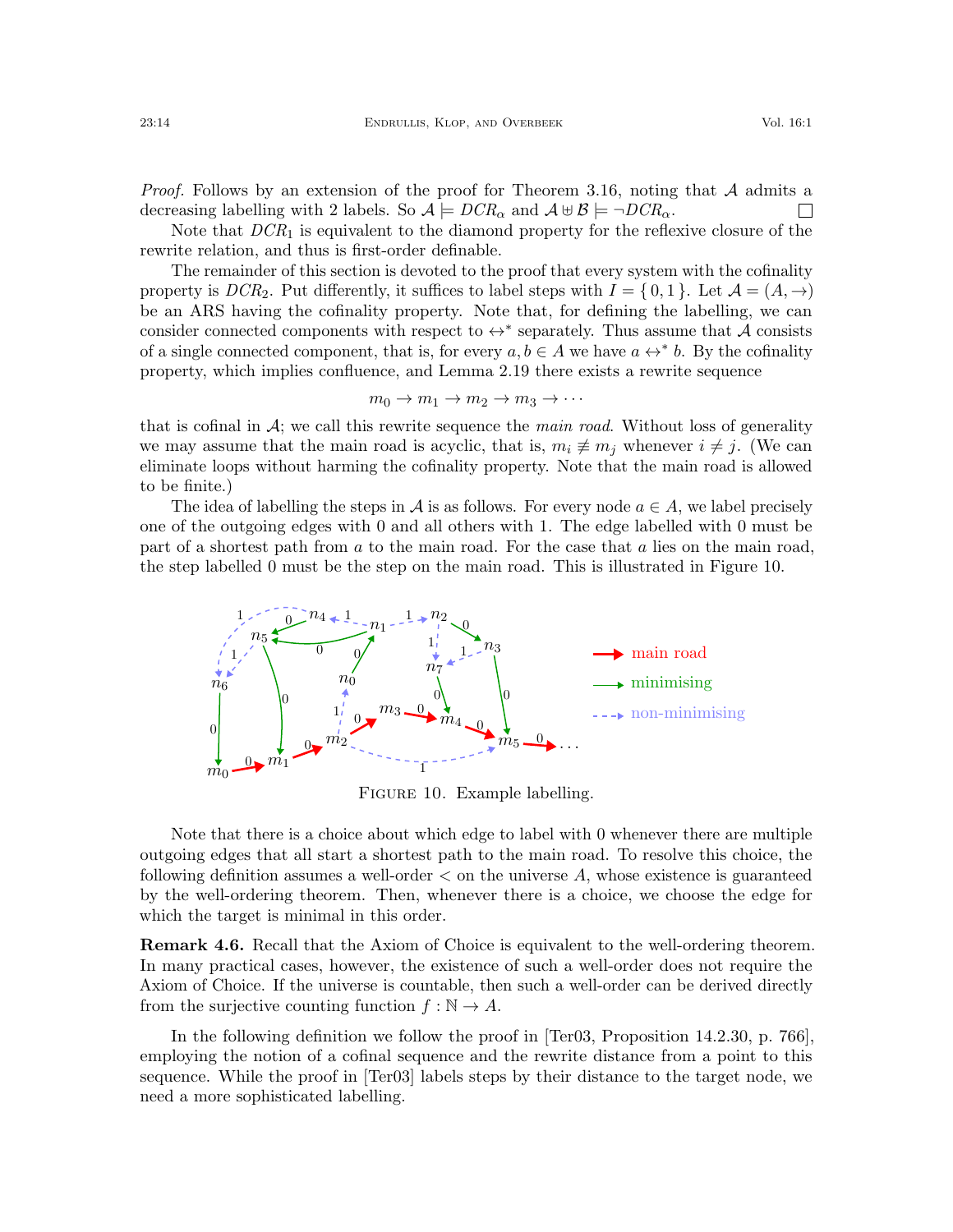**Definition 4.7.** Let  $\mathcal{A} = (A, \rightarrow)$  be an ARS and  $M : m_0 \rightarrow m_1 \rightarrow m_2 \rightarrow \cdots$  be a finite or infinite rewrite sequence in A. For  $a, b \in A$ , we write

(i)  $a \in M$  if  $a \equiv m_i$  for some  $i \geq 0$ , and

(ii)  $(a \rightarrow b) \in M$  if  $a \equiv m_i$  and  $b \equiv m_{i+1}$  for some  $i \geq 0$ .

If M is cofinal in A, we define the *distance*  $d(a, M)$  as the least natural number  $n \in \mathbb{N}$  such that  $a \to^n m$  for some  $m \in M$ . If M is clear from the context, we write  $d(a)$  for  $d(a, M)$ .

**Definition 4.8** (Labelling with two labels). Let  $\mathcal{A} = (A, \rightarrow)$  be an ARS equipped with a well-order  $\lt$  on A such that there exists a cofinal reduction  $M : m_0 \to m_1 \to m_2 \to \cdots$  that is acyclic (that is, for all  $i < j$ ,  $m_i \not\equiv m_j$ ).

We say that a step  $a \rightarrow b$  is

(i) on the main road if  $(a \rightarrow b) \in M$ ;

(ii) minimising if  $d(a) = d(b) + 1$  and  $b' \geq b$  for every  $a \to b'$  with  $d(b') = d(b)$ .

We define an indexed ARS  $\mathcal{A}_{\{0,1\}} = (A, \{\rightarrow_i\}_{i \in I})$  where  $I = \{0,1\}$  as follows:

 $a \rightarrow_0 b \iff a \rightarrow b$  and this step is on the main road or minimising

 $a \rightarrow b \iff a \rightarrow b$  and this step is not on the main road and not minimising

for every  $a, b \in A$ .

<span id="page-14-6"></span>**Lemma 4.9.** Let  $\mathcal{A} = (A, \rightarrow)$  be an ARS with a cofinal rewrite sequence  $M : m_0 \rightarrow m_1 \rightarrow \cdots$ that is acyclic. Furthermore, let  $\langle$  be a well-order over A. Then for  $A_{\{0,1\}} = (A, \rightarrow_0, \rightarrow_1)$ we have:

<span id="page-14-0"></span>
$$
(i) \rightarrow \ = \rightarrow_0 \cup \rightarrow_1 ;
$$

- <span id="page-14-1"></span>(ii) for every  $a, b \in M$  we have  $a \rightarrow 0 \cdot \leftarrow 0 b$ ;
- <span id="page-14-2"></span>(iii) for every  $a \in A$ , there is at most one  $b \in A$  such that  $a \rightarrow_0 b$ ;
- <span id="page-14-3"></span>(iv) for every  $a \notin M$ , there exists  $b \in A$  with  $a \rightarrow_0 b$  and  $d(a) > d(b)$ ;
- <span id="page-14-4"></span>(v) for every  $a \in A$ , there exists  $m \in M$  such that  $a \rightarrow_0 m$ ;
- <span id="page-14-5"></span>(vi) every peak  $c \leftarrow_\beta a \rightarrow_\alpha b$  can be joined as in Figure [9,](#page-12-3) and, explicitly for labels  $\{0,1\}$ , as in Figure [11.](#page-15-0)

Proof. Properties [\(i\)](#page-14-0) and [\(ii\)](#page-14-1) follow from the definitions.

For [\(iii\)](#page-14-2) assume that  $b \leftarrow_0 a \rightarrow_0 c$ . We show that  $b \equiv c$ . The steps  $a \rightarrow b$  and  $a \rightarrow c$  are either minimising or on the main road. We distinguish cases  $a \in M$  and  $a \notin M$ :

- (i) Assume that  $a \in M$ . Then  $d(a) = 0$ , and thus neither  $a \to b$  nor  $a \to c$  is a minimising step. Hence  $(a \to b) \in M$  and  $(a \to c) \in M$ . Since M is acyclic, we get  $b \equiv c$ .
- (ii) If  $a \notin M$ , both steps  $a \to b$  and  $a \to c$  must be minimising. If  $d(b) \neq d(c)$ , then we have either  $d(a) \neq d(b) + 1$  or  $d(a) \neq d(c) + 1$ , contradicting minimisation. Thus  $d(b) = d(c)$ . Then by minimisation we have  $b \geq c$  and  $c \geq b$ , from which we obtain  $b \equiv c$ .

For [\(iv\),](#page-14-3) consider an element  $a \notin M$ . Let  $B = \{b' \mid a \to b' \land d(a) = d(b') + 1\}$ . By definition of the distance  $d(\cdot)$ ,  $B \neq \emptyset$ . Define b as the least element of B in the well-order  $\lt$  on A. It follows that  $a \to b$  is a minimisation step. Hence  $a \to 0$  b and  $d(a) > d(b)$ . Property [\(v\)](#page-14-4) follows directly from [\(iv\)](#page-14-3) using induction on the distance.

For [\(vi\),](#page-14-5) consider a peak  $c \leftarrow_{\beta} a \rightarrow_{\alpha} b$ . If  $b \equiv c$ , then the joining reductions are empty steps. Thus assume that  $b \neq c$ . By [\(iii\)](#page-14-2) we have either  $\alpha = 1$  or  $\beta = 1$ . By [\(v\)](#page-14-4) there exist  $m_b, m_c \in M$  such that  $b \to_0 m_b$  and  $c \to_0 m_c$ . By [\(ii\)](#page-14-1) we have  $m_b \to_0 \cdot \cdot \cdot m_c$ . Hence  $b \rightarrow 0 \cdot \leftarrow 0$  c. These joining reductions are of the form required by Figure [9](#page-12-3) since  $\rightarrow 0 = \rightarrow <\alpha \cup <\beta$ .  $\Box$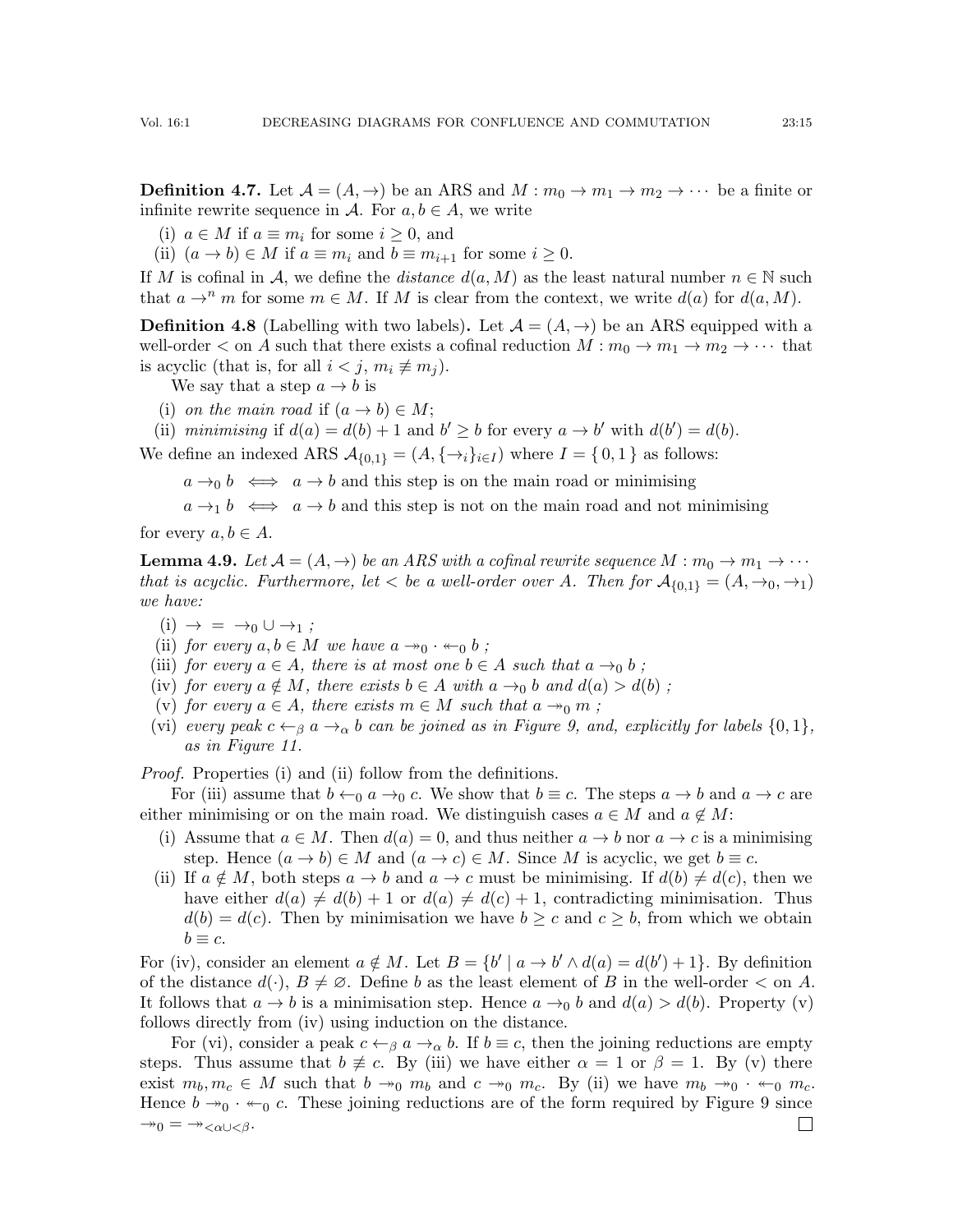<span id="page-15-1"></span>**Theorem 4.10.** If an ARS  $\mathcal{A} = (A, \rightarrow)$  satisfies the cofinality property, then there exists an indexed ARS  $(A, (\rightarrow_{\alpha})_{\alpha\in\{0,1\}})$  such that  $\rightarrow = \rightarrow_{0} \cup \rightarrow_{1}$  and every peak  $c \leftarrow_{\beta} a \rightarrow_{\alpha} b$  can be joined according to the elementary decreasing diagram in Figure [9,](#page-12-3) and, explicitly for labels  ${0, 1}$ , as in Figure [11.](#page-15-0)

*Proof.* It suffices to consider a connected component of A. Let  $\mathcal{B} = (B, \rightarrow)$  be a connected component of A: we have  $a \leftrightarrow^* b$  for all  $a, b \in B$ . By the cofinality property and Lemma [2.19,](#page-4-1) there exists a cofinal reduction  $m_0 \to m_1 \to \cdots$  in B. By the well-ordering theorem, there exists a well-order  $\lt$  over B. Then B has the required properties by Lemma [4.9](#page-14-6)[\(vi\).](#page-14-5)  $\Box$ 

**Corollary 4.11.**  $DCR<sub>2</sub>$  is a complete method for proving confluence of countable ARSs.

Proof. Immediate from Theorems [2.20](#page-4-2) and [4.10.](#page-15-1)

Theorem [4.10](#page-15-1) also holds for De Bruijn's weak diamond property. Note the following caveat: when restricting the index set  $I$  to a single label, the decreasing diagram technique is equivalent to  $\leftarrow \cdot \rightarrow \subseteq \rightarrow^{\equiv} \cdot \leftarrow^{\equiv}$ , i.e. the *diamond property* for  $\rightarrow \cup \equiv$ , while the weak diamond property with one label is equivalent to *strong confluence*  $\leftarrow \cdot \rightarrow \subseteq \rightarrow^{\equiv} \cdot \leftarrow$ .

<span id="page-15-0"></span>

FIGURE 11. Decreasing diagrams with labels 0 and 1 where  $0 < 1$ .

The property  $DCR<sub>2</sub>$  is given implicitly by the decreasing diagrams as in Figure [9,](#page-12-3) but it is also instructive to give explicitly the elementary reduction diagrams making up the property DCR2. These are shown in Figure [11.](#page-15-0) Note that the 1-steps do not split in the diagram construction, i.e., they cross over in at most one copy. This facilitates a simple proof of confluence.

Actually, from our proof it follows that the joining reductions can be required to only contain steps with label 0. Thus even the simple shape of diagrams shown in Figure [12](#page-16-1) is complete for proving confluence of systems having the cofinality property. Here the 1-steps do not cross over at all! Note that while this set of elementary diagrams has a trivial proof of confluence, the work to prove  $DCR_2 \implies CR$  from the original elementary diagrams as in Figure [11,](#page-15-0) consists in showing from our earlier construction that it actually suffices to join by using only 0's.

Remark 4.12. We note a certain similarity between the notion of a decreasing diagram based on labels  $\{0,1\}$  with  $0 < 1$  and the classical 'requests' lemma of J. Staples [\[Klo92,](#page-23-13) [Ter03,](#page-24-3) Exercise 2.08.5, p. 9]. In  $\mathcal{A} = (A, \rightarrow_1, \rightarrow_2)$  define:  $\rightarrow_1$  requests  $\rightarrow_2$  if

 $\Box$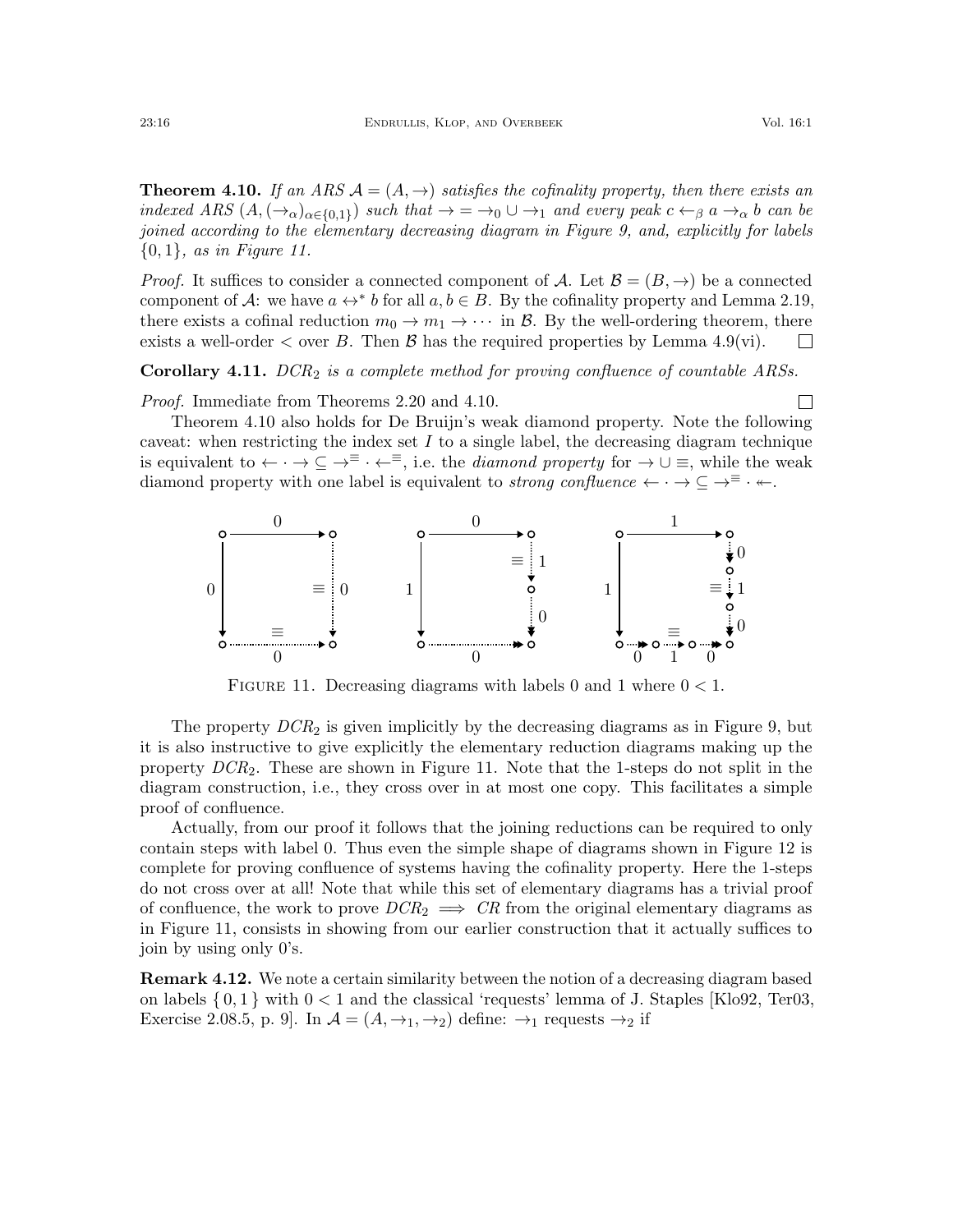<span id="page-16-1"></span>

FIGURE 12. A simple set of diagrams that is complete for confluence of countable systems.



If in addition  $\rightarrow_1$  and  $\rightarrow_2$  are confluent, then  $\rightarrow_{1,2} = \rightarrow_1 \cup \rightarrow_2$  is confluent.

The requests lemma states that the 'dominant' reduction  $\rightarrow_{1}$  needs the 'support' of the secondary reduction  $\rightarrow_2$  for making the divergence  $\leftarrow_1 \cdot \rightarrow_2$  convergent. Similarly for the property  $DCR_2$ , the dominant reduction  $\rightarrow_1$  needs support by  $\rightarrow_0$  for making the divergence  $\leftarrow_1 \cdot \rightarrow_0$  convergent. However, the requests lemma employs  $\rightarrow$ , not  $\rightarrow$ .

## 5. Decreasing Diagrams for Commutation

<span id="page-16-0"></span>The decreasing diagram technique can also be used for proving commutation, see [\[vO94a\]](#page-24-2). It turns out that the situation for commutation stands in sharp contrast to that for confluence. For commutation the hierarchy does not collapse. In particular, we show that, for every  $n \leq \omega$ , decreasing diagrams for commutation with n labels is *strictly* stronger than decreasing diagrams with less than  $n$  labels.

The elementary decreasing diagram for commutation is shown in Figure [13,](#page-17-0) which is very similar to Figure [9,](#page-12-3) but now refers to two 'basis' relations  $\rightarrow$ ,  $\rightsquigarrow$ .

<span id="page-16-2"></span>**Definition 5.1** (Decreasing Commutation). An ARS  $\mathcal{A} = (A, \rightarrow, \rightsquigarrow)$  is called *decreasing* commuting (DC) if there is an ARS  $\mathcal{B} = (A, \{\rightarrow_{\alpha}\}_{{\alpha}\in I}, \{\rightarrow_{\alpha}\}_{{\alpha}\in I})$  indexed by a well-founded partial order  $(I, <)$  such that  $\rightarrow_A = \rightarrow_B$  and  $\rightarrow_A = \rightarrow_B$ , and every peak  $c \leftarrow_\beta a \rightarrow_\alpha b$  in  $\beta$ can be joined by reductions of the form shown in Figure [13.](#page-17-0)

If all conditions are fulfilled, we call  $\beta$  a *decreasing labelling* of  $\mathcal{A}$ .

**Theorem 5.2** (Decreasing Diagrams for Commutation – Van Oostrom [\[vO94a\]](#page-24-2)). If an ARS  $\mathcal{A} = (A, \rightarrow, \rightsquigarrow)$  is decreasing commuting, then  $\rightarrow$  commutes with  $\rightsquigarrow$ .

Analogous to the classes  $DCR_{\alpha}$  for confluence, we introduce classes  $DC_{\alpha}$  for commutation.

<span id="page-16-3"></span>**Definition 5.3.** For ordinals  $\alpha$ , let  $DC_{\alpha}$  denote the class of ARSs  $\mathcal{A} = (A, \rightarrow, \rightsquigarrow)$  that are decreasing commuting (Definition [5.1\)](#page-16-2) with label set  $\{\beta \mid \beta < \alpha\}$  ordered by the usual order  $\lt$  on ordinals. We say that A has the property  $DC_{\alpha}$ , denoted  $DC_{\alpha}(A)$ , if  $A \in DC_{\alpha}$ .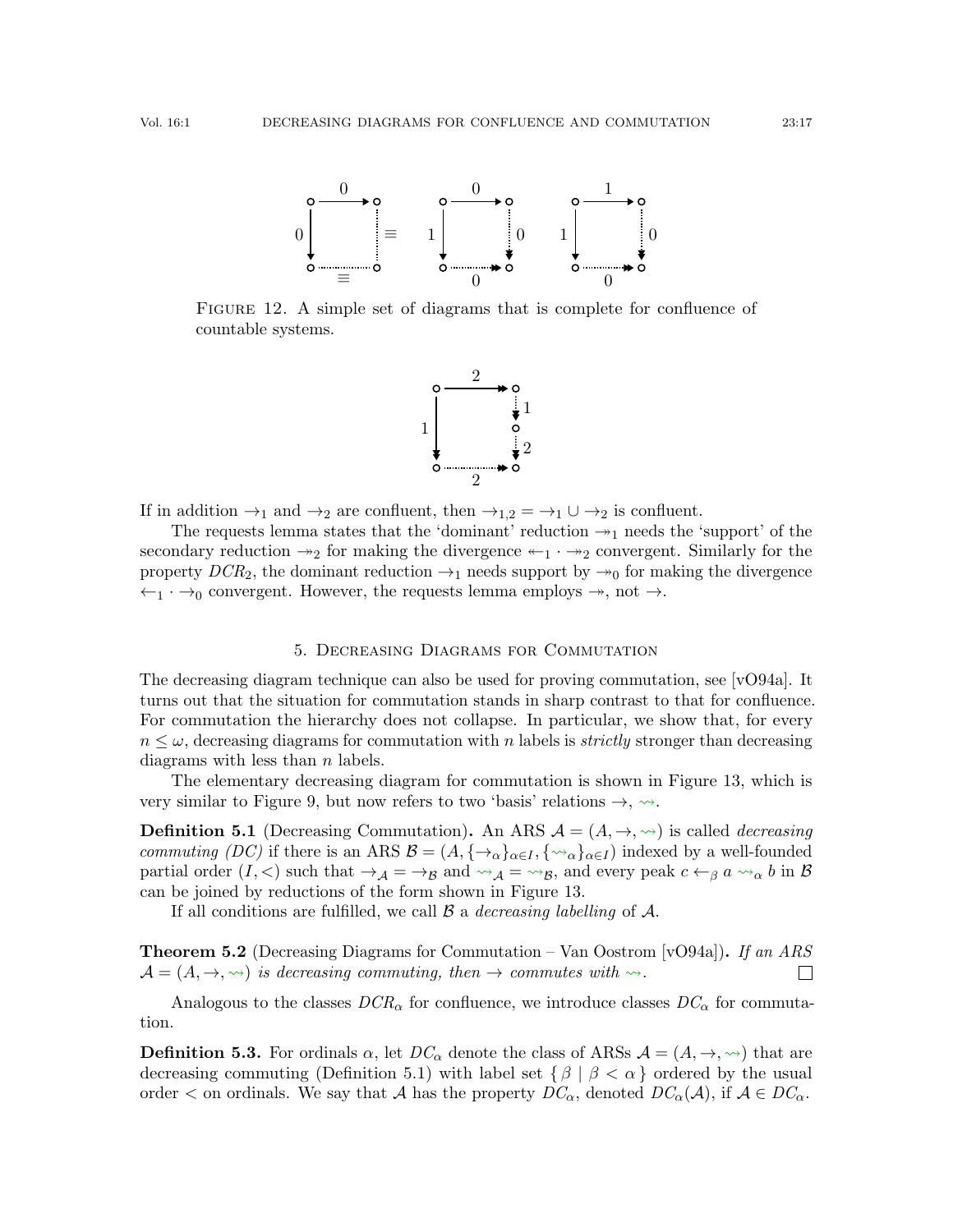<span id="page-17-0"></span>

FIGURE 13. Decreasing elementary diagram for proving commutation.

In Definition [5.3](#page-16-3) it suffices to consider total orders since every partial well-founded order can be transformed into a total well-founded order. This transformation [\[EK13\]](#page-23-4) preserves the decreasing elementary diagrams and does not need the Axiom of Choice.

In order to show that the hierarchy for commutation does not collapse, we inductively construct, for every  $n \in \mathbb{N}$ , an ARS  $A_n$  that is  $DC_{5n+1}$ , but not  $DC_n$ .

**Definition 5.4.** For every  $n \in \mathbb{N}$  we define a tuple  $\Phi_n = (\mathcal{A}_n, a_1, a, c, b, b_1)$  consisting of an ARS  $A_n = (A_n, \rightarrow_n, \rightsquigarrow_n)$  and distinguished elements  $a_1, a, c, b, b_1 \in A_n$  by induction on n: (1) Let  $\Phi_0 = (A_0, a_1, c, c, c, b_1)$  where  $A_0$  is the ARS displayed in Figure [14.](#page-17-1)

(2) Let  $\Phi_n = (A_n, a, a', c, b', b)$ . We obtain  $A_{n+1}$  as an extension of  $A_n$  as shown in Figure [15.](#page-17-1) The inner dark part with the darker background is  $A_n$ . The extension consists of the addition of fresh elements  $a_1, \ldots, a_7$  and  $b_1, \ldots, b_7$  and rewrite steps as shown in the figure. We define  $\Phi_{n+1} = (A_{n+1}, a_1, a, c, b, b_1)$ .

<span id="page-17-1"></span>

Figure 14. Base case: one label suffices.



FIGURE 15. From *n* to  $n + 1$  labels for commutation. Rough proof sketch: Assume that at least one of the reductions  $a \rightarrow^* c, b \rightsquigarrow^* c$ ,  $a \leadsto^* c$  or  $b \to^* c$  contains two steps labelled with *n*. Then each of the peaks at  $a_1$ ,  $a_4$ and  $a_7$ , or each of the peaks at  $b_1$ ,  $b_4$  and  $b_7$ must contain a step labelled with  $n + 1$ . As a consequence, one of the reductions  $a_1 \rightarrow^* c$ ,  $b_1 \leadsto^* c, a_1 \leadsto^* c \text{ or } b_1 \to^* c \text{ contains two}$ steps labelled with  $n + 1$ .

We start with a few important properties of the construction.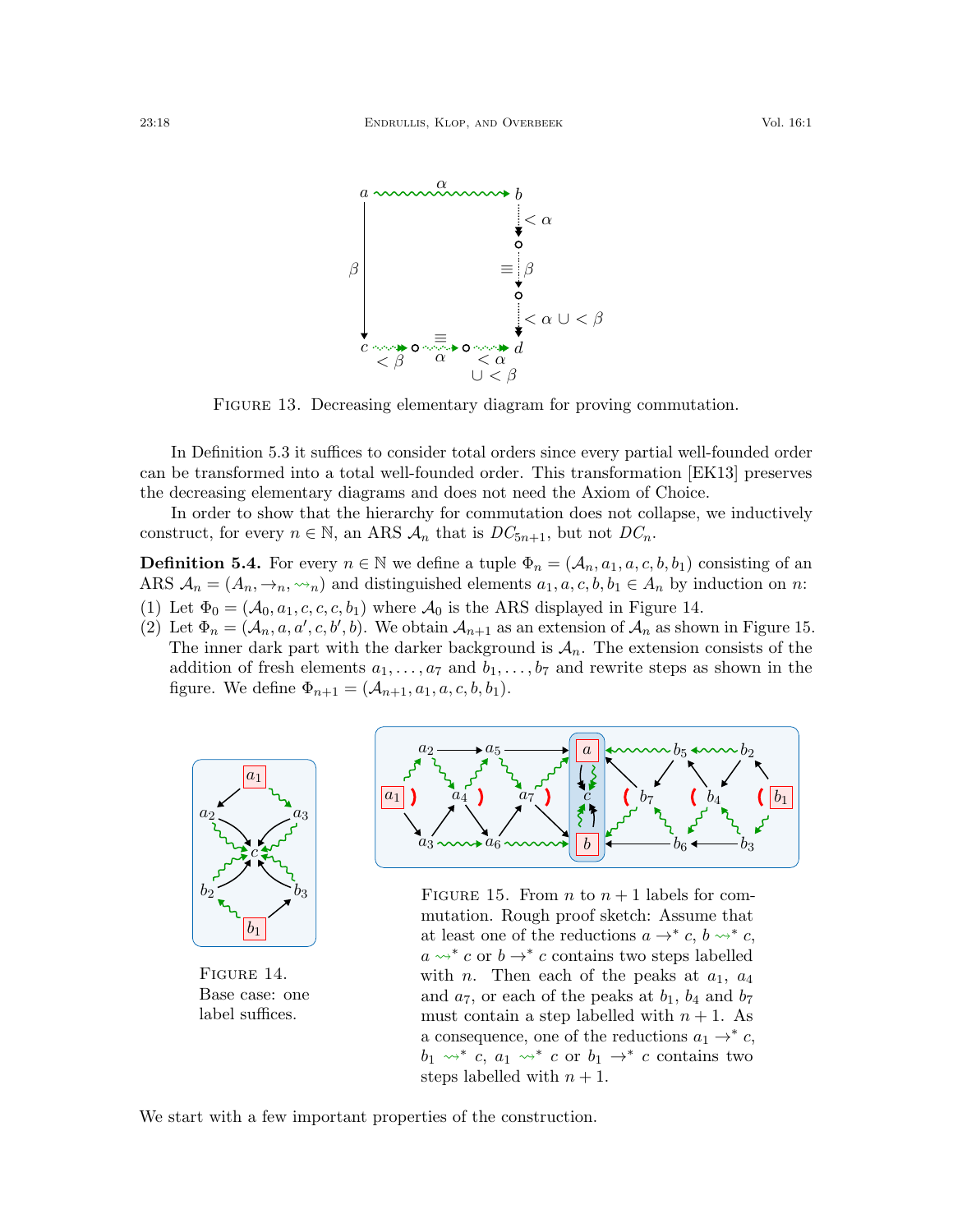<span id="page-18-3"></span>**Lemma 5.5.** For every  $n \in \mathbb{N}$  and  $\Phi_n = (\mathcal{A}_n, a_1, a, c, b, b_1)$  with  $\mathcal{A}_n = (A_n, \rightarrow, \rightsquigarrow)$  we have the following properties:

- <span id="page-18-0"></span>(i) The relations  $\rightarrow$  and  $\rightarrow$  are deterministic.
- <span id="page-18-1"></span>(ii) For every element  $x \in A_n$  we have  $x \to^* c$  and  $x \to^* c$ .
- <span id="page-18-2"></span>(iii) For  $x \in A_n$ , we have  $a_1 \leadsto^* x \leftarrow^* b_1$  if and only if  $a \leadsto^* x$  and  $a \rightarrow^* x$ .
- <span id="page-18-4"></span>(iv) For  $x \in A_n$ , we have  $a_1 \to^* x \leftrightarrow^* b_1$  if and only if  $b \to^* x$  and  $b \to^* x$ .

*Proof.* We use induction on  $n \in \mathbb{N}$ . For the base case  $n = 0$ , we have  $\Phi_0 = (A_0, a_1, c, c, b_1)$ where  $\mathcal{A}_0$  is given in Figure [14.](#page-17-1) The properties follow from an inspection of the figure.

For the induction step, let  $n \in \mathbb{N}$  and assume that  $\Phi_n = (\mathcal{A}_n, a, a', c, b', b)$  satisfies the properties. By construction,  $A_{n+1}$  is an extension of  $A_n$  as shown in Figure [15,](#page-17-1) and we have  $\Phi_{n+1} = (A_{n+1}, a_1, a, c, b, b_1)$ . The fresh elements introduced by the extension are  $X = \{a_1, \ldots, a_7, b_1, \ldots, b_7\}$ . We check the validity of each property for  $\mathcal{A}_{n+1}$ :

- (i) There are no fresh steps with sources in  $A_n$ . Every element  $x \in X$  admits precisely one outgoing step  $\rightarrow$  and one outgoing step  $\rightsquigarrow$ . So both rewrite relations remain deterministic, establishing property [\(i\).](#page-18-0)
- (ii) For every element  $x \in X$  we have  $x \to^* a$  or  $x \to^* b$ , and  $x \leadsto^* a$  or  $x \leadsto^* b$ . Together with the induction hypothesis [\(ii\)](#page-18-1) for n, this yields property (ii) for  $n + 1$ .
- (iii) From Figure [15](#page-17-1) it follows immediately that any reduction  $a_1 \rightarrow^* x \leftarrow^* b_1$  must be of the form  $a_1 \leadsto^* a \leadsto^* x \leftarrow^* a \leftarrow^* b_1$ . The reductions from both sides are deterministic and the first joining element is a.
- (iv) Analogous to property [\(iii\).](#page-18-2)

From Lemma [5.5](#page-18-3) [\(ii\)](#page-18-1) it follows that  $\rightarrow$  and  $\sim$  commute in  $\mathcal{A}_n$ . However, commutation is not sufficient to conclude that  $A_n$  is decreasing commuting. Decreasing diagrams are not complete for proving commutation as shown in [\[EK13\]](#page-23-4).

We prove that  $A_n$  is decreasing commuting by constructing a labelling with  $5n$  labels. This bound is by no means optimal, but easy to verify and sufficient for our purpose.

<span id="page-18-5"></span>**Lemma 5.6.** For every  $n \in \mathbb{N}$ ,  $\mathcal{A}_n$  is  $DC_{5n+1}$ .

*Proof.* We use induction on  $n \in \mathbb{N}$ . For the base case  $n = 0$ , consider  $\mathcal{A}_0$  shown in Figure [14.](#page-17-1) For this system a single label suffices since the joining reductions in the elementary diagrams have length at most 1.

For the induction step, assume that  $\mathcal{A}_n$  has the property  $DC_{5n+1}$ . So  $\mathcal{A}_n$  is decreasing commuting with labels  $\{0,\ldots,\ell\}$  where  $\ell = 5n$ . By construction,  $\mathcal{A}_{n+1}$  is an extension of  $\mathcal{A}_n$  as shown in Figure [15.](#page-17-1) We extend the labelling of  $\mathcal{A}_n$  with labels  $\{0,\ldots,\ell\}$  to a labelling of  $\mathcal{A}_{n+1}$  with labels  $\{0, \ldots, \ell + 5\}$  as follows:



 $\Box$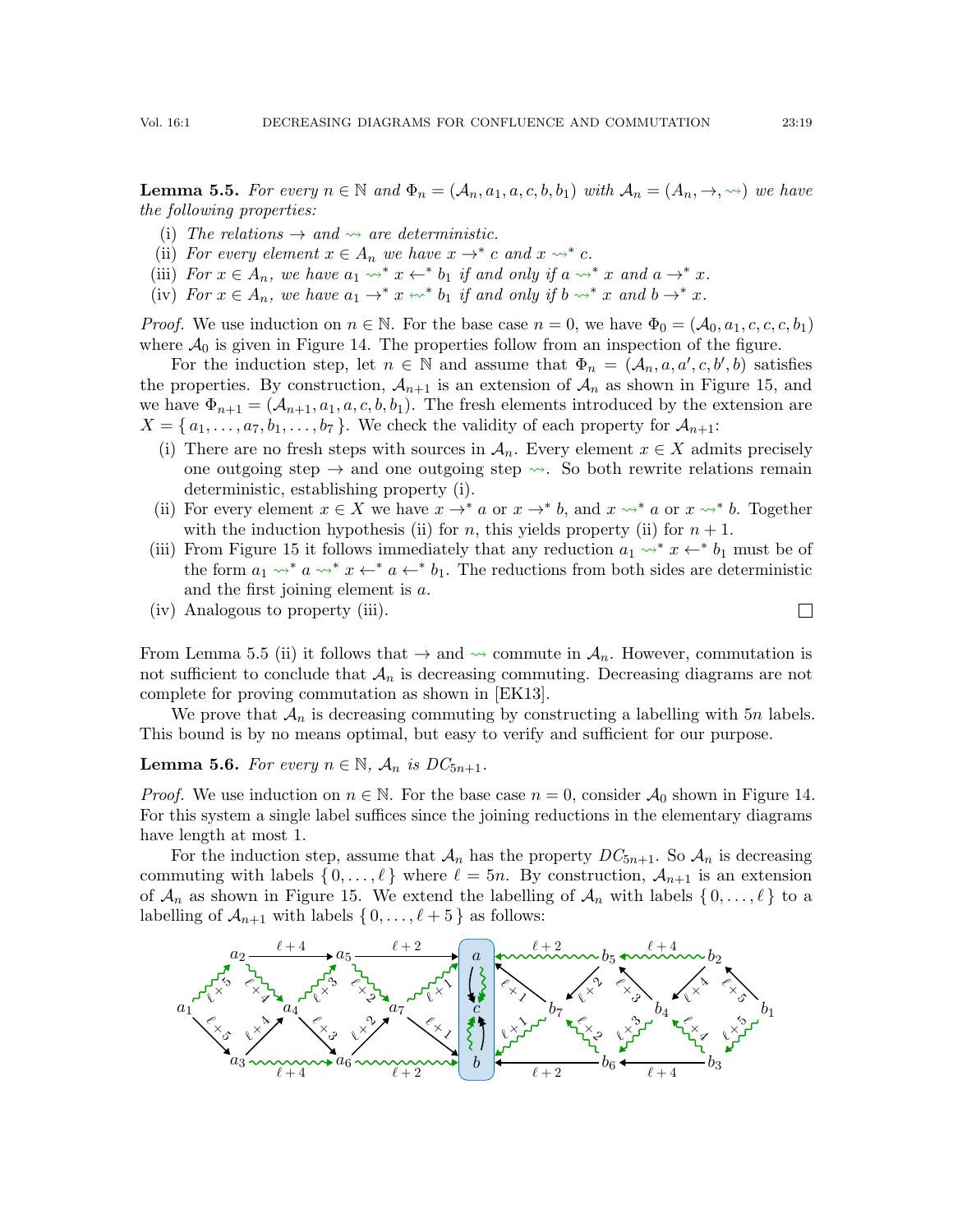Here  $\mathcal{A}_n$  is the darker inner part. From the picture it is easy to verify that every peak  $\leftarrow \cdot \rightsquigarrow$ in the extension can be joined by reductions that only contain labels strictly smaller than labels of the peak. As a consequence,  $\mathcal{A}_{n+1}$  is  $DC_{5(n+1)+1}$ .  $\Box$ 

Next, we show that  $A_n$  does not admit a decreasing labelling with n labels.

## <span id="page-19-0"></span>**Lemma 5.7.** For every  $n \in \mathbb{N}$ ,  $\mathcal{A}_n$  is not  $DC_n$ .

*Proof.* We prove the following stronger claim: for every  $n \in \mathbb{N}$  and  $\Phi_n = (\mathcal{A}_n, a_1, a, c, b, b_1)$ , and every decreasing labelling of  $\mathcal{A}_n$  with labels from N it holds that at least one of the four paths  $a_1 \rightarrow^* b$ ,  $a_1 \rightsquigarrow^* a$ ,  $b_1 \rightarrow^* a$  or  $b_1 \rightsquigarrow^* b$  contains two labels  $\geq n$ . Note that these paths exist by Lemma [5.5.](#page-18-3) We prove this claim by induction on  $n \in \mathbb{N}$ .

For the base case  $n = 0$ , we have  $\Phi_0 = (A_0, a_1, c, c, c, b_1)$  where  $A_0$  is given in Figure [14.](#page-17-1) It suffices to consider one of the four paths. For instance, the rewrite sequence  $a_1 \rightarrow^* c$  has length 2 and both steps must have a label  $\geq 0$ .

For the induction step, assume that the claim holds for n and  $\Phi_n = (A_n, a, a', c, b', b)$ . Accordingly, the induction hypothesis is that, for every decreasing labelling of  $\mathcal{A}_n$  with labels from N, one of the four paths  $a \to b'$ ,  $a \leadsto^* a'$ ,  $b \to^* a'$  or  $b \leadsto^* b'$  contains two labels  $\geq n$ . We prove the claim for  $n+1$ . Let  $\Phi_{n+1} = (A_{n+1}, a_1, a, c, b, b_1)$  where  $A_{n+1}$  is an extension of  $\mathcal{A}_n$  as shown in Figure [15.](#page-17-1) Let  $\mathcal{B}$  be a decreasing labelling of the steps in  $\mathcal{A}_{n+1}$  with labels from N. We show that at least one of the paths  $a_1 \rightarrow^* b$ ,  $a_1 \rightsquigarrow^* a$ ,  $b_1 \rightarrow^* a$  or  $b_1 \rightsquigarrow^* b$ contains two labels  $\geq n+1$ .

By construction, the systems  $A_{n+1}$  and  $A_n$  contain the same steps with sources in  $A_n$ . Thus the restriction of the labelling  $\mathcal B$  to  $\mathcal A_n$  is a decreasing labelling for  $\mathcal A_n$ . By the induction hypothesis, at least one of the paths (i)  $a \rightarrow^* b'$ , (ii)  $a \rightsquigarrow^* a'$ , (iii)  $b \rightarrow^* a'$  or (iv)  $b \rightsquigarrow^* b'$ contains two labels  $\geq n$ . Without loss of generality, by symmetry, assume that the path (i) or (iv) contain two labels  $\geq n$ .

Consider the peak  $a_3 \leftarrow a_1 \rightsquigarrow a_2$ . As visible in Figure [15,](#page-17-1) every elementary diagram for this peak must have joining reductions of the form  $a_3 \leadsto^* b \leadsto^* x \leftarrow^* a \leftarrow^* a_2$  for some  $x \in A_n$ . From Lemma [5.5](#page-18-3) [\(iv\)](#page-18-4) we conclude that the joining reductions must be of the form

$$
a_3 \leadsto^* b \leadsto^* b' \leadsto^* x \leftarrow^* b' \leftarrow^* a \leftarrow^* a_2
$$

The path (i)  $a \rightarrow^* b'$  or (iv)  $b \rightarrow^* b'$  contains two labels  $\geq n$ . Thus, for the elementary diagram to be decreasing, one of the steps in the peak  $a_3 \leftarrow a_1 \rightsquigarrow a_2$  must have label  $\geq n+1$ .

The same argument can be applied to the peaks  $a_6 \leftarrow a_4 \rightsquigarrow a_5$  and  $b \leftarrow a_7 \rightsquigarrow a$ . As a consequence, each of the peaks  $a_3 \leftarrow a_1 \rightsquigarrow a_2$ ,  $a_6 \leftarrow a_4 \rightsquigarrow a_5$  and  $b \leftarrow a_7 \rightsquigarrow a$  contains one step with a label  $\geq n+1$ . Hence at least one of the paths

- (1)  $a_1 \rightarrow a_3 \rightarrow a_4 \rightarrow a_6 \rightarrow a_7 \rightarrow b$ , or
- $(2)$   $a_1 \rightsquigarrow a_2 \rightsquigarrow a_4 \rightsquigarrow a_5 \rightsquigarrow a_7 \rightsquigarrow a_8$

contains two steps with labels  $\geq n+1$ . This proves the claim and concludes the proof.  $\Box$ 

We have seen that, for every  $n \in \mathbb{N}$ ,  $\mathcal{A}_n$  that is  $DC_{5n+1}$ , but not  $DC_n$  (Lemmas [5.6](#page-18-5) & [5.7\)](#page-19-0). From this we can conclude that an infinite number of the inclusions  $DC_0 \subseteq DC_1 \subseteq DC_2 \subseteq \cdots$ are strict. The following proposition allows us to infer that all of them are strict.

Roughly speaking, the following proposition states that if a level  $\alpha + 1$  of the hierarchy does not collapse, then also the level  $\alpha$  does not collapse. We state the proposition for the commutation hierarchy, but it also holds for the confluence hierarchy.

<span id="page-19-1"></span>**Proposition 5.8.** If  $DC_{\alpha} \subsetneq DC_{\alpha+1}$  for an ordinal  $\alpha$ , then  $DC_{\beta} \subsetneq DC_{\alpha}$  for every  $\beta < \alpha$ . This also holds when the classes are restricted to countable systems.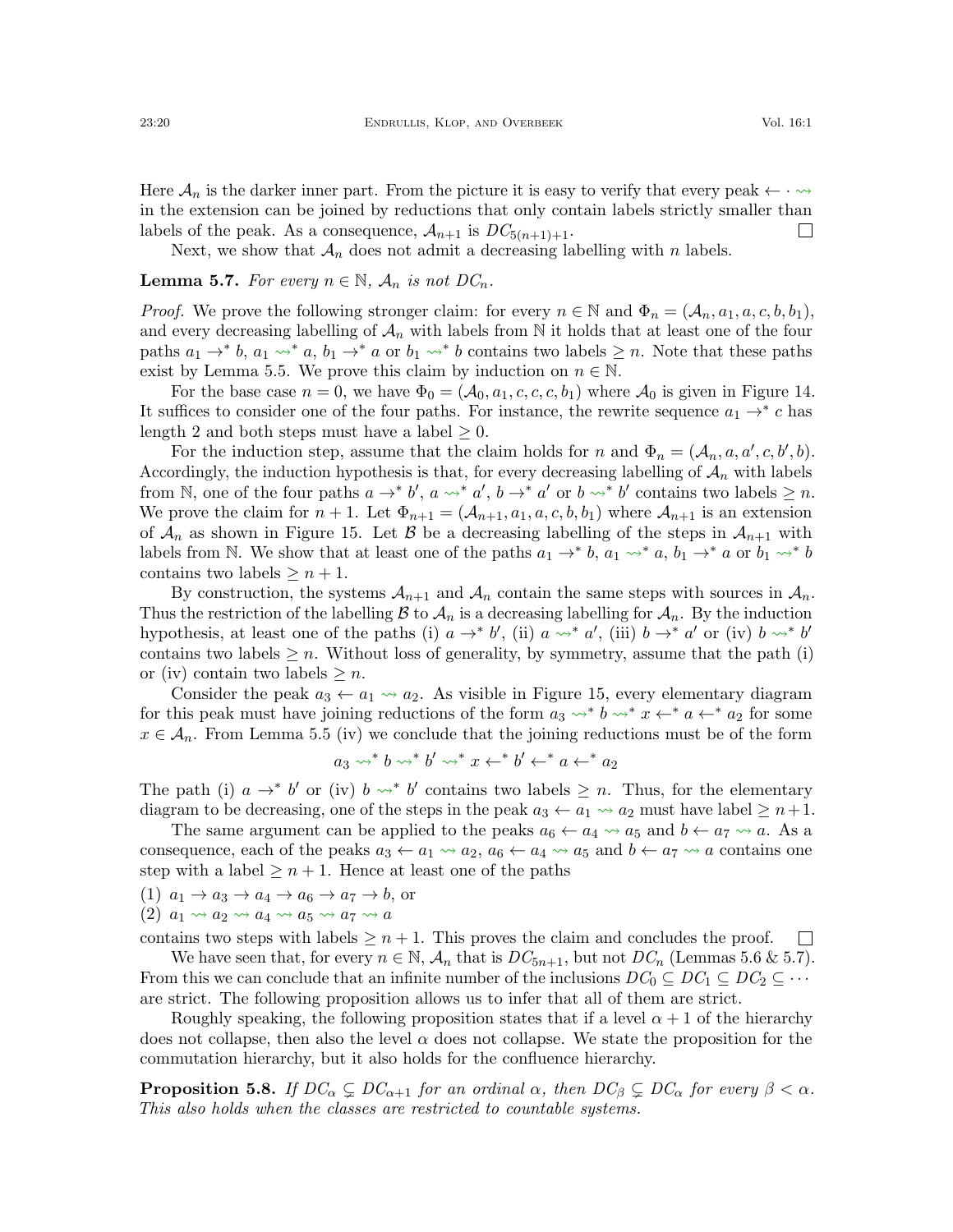*Proof.* Let  $\mathcal{A} = (A, \rightarrow, \rightsquigarrow)$  be in  $DC_{\alpha+1} \setminus DC_{\alpha}$ . Then there exists a decreasing labelling  $\beta$  of A with labels  $\{\beta \mid \beta \leq \alpha\}$ . As A is not  $DC_{\alpha}$  some steps must have the maximum label  $\alpha$ . Note that

 $\star$  If the joining reductions in a decreasing elementary diagram contain a step with label  $\alpha$ , then the corresponding peak must also contain a step with label  $\alpha$ .

Let  $\mathcal{B}'$  be obtained from  $\mathcal{B}$  by dropping all steps with label  $\alpha$ , and let  $\mathcal{A}'$  be obtained from B' by dropping the labels. By ( $\star$ ), B' is a decreasing labelling of A', and hence A' is  $DC_{\alpha}$ .

For a contradiction, assume that  $DC_{\beta} = DC_{\alpha}$  for some  $\beta < \alpha$ . Then A' is  $DC_{\beta}$ . Let  $\mathcal{B}''$ be obtained from  $\mathcal{B}'$  by adding all steps that we had previously removed from  $\mathcal{B}$ , but we now relabel the steps from  $\alpha$  to  $\beta$ . It is straightforward to check that  $\mathcal{B}''$  is a decreasing labelling of A. Hence, A is in  $DC_{\beta+1} \subseteq DC_{\alpha}$ . This is a contradiction.  $\Box$ 

**Example 5.9.** Assume that  $\alpha$  is a limit ordinal and  $DC_{\alpha+3} \subsetneq DC_{\alpha+4}$ . By Proposition [5.8](#page-19-1) we conclude  $DC_{\alpha+2} \subsetneq DC_{\alpha+3}$ . By repeated application of Proposition [5.8](#page-19-1) we conclude

$$
DC_{\beta} \subsetneq DC_{\alpha} \subsetneq DC_{\alpha+1} \subsetneq DC_{\alpha+2} \subsetneq DC_{\alpha+3} \subsetneq DC_{\alpha+4}
$$

for every  $\beta < \alpha$ . However, the proposition does not help to conclude that  $DC_{\beta} \subsetneq DC_{\beta'}$  for every  $\beta < \beta' < \alpha$ .

Theorem 5.10. We have

- (i)  $DC_n \subsetneq DC_{n+1}$  for every  $n \in \mathbb{N}$ , and
- (ii)  $\bigcup_{n\in\mathbb{N}} DC_n \subsetneq DC_\omega$ .

These inclusions are strict also when the classes are restricted to countable systems.

*Proof.* By Lemmas [5.6](#page-18-5) and [5.7](#page-19-0) we know that  $DC_n \subseteq DC_{n+1}$  for infinitely many  $n \in \mathbb{N}$ . Then repeated application of Proposition [5.8](#page-19-1) yields  $DC_n \subsetneq DC_{n+1}$  for every  $n \in \mathbb{N}$ .

Let A be the infinite disjoint union  $A_0 \oplus A_1 \oplus A_2 \oplus \cdots$ . As a consequence of Lemmas [5.6](#page-18-5) and [5.7](#page-19-0) the ARS  $\mathcal A$  is  $DC_{\omega}$  but not  $DC_n$  for any  $n \in \mathbb N$ .  $\Box$ 

#### 6. Conclusion

<span id="page-20-0"></span>In this paper we were concerned with the general question whether for abstract rewrite systems we could establish a hierarchy of complexity concerning the confluence property of abstract rewrite systems.

This led us first in this paper, in Section [3,](#page-4-0) to an investigation of the first-order definability of these various reduction properties: not only confluence and termination, but also several more, such as strong confluence and inductivity – in total over a dozen of properties. The rationale of this scrutiny of first-order definability is that definability by a set of first-order formulas would possibly enable us to detect a hierarchy of complexity by imposing syntactic restrictions on such a defining set of formulas. This section is considerably extended as compared to the conference proceedings version of this paper [\[EKO18\]](#page-23-14), of which the current paper is an extension. This section on first-order definability, with its introduction of finite model theory methods for abstract rewriting theory, can be considered as the main part of the current extended paper.

We pose the following open problem, which was suggested to us by one of the referees of the current paper: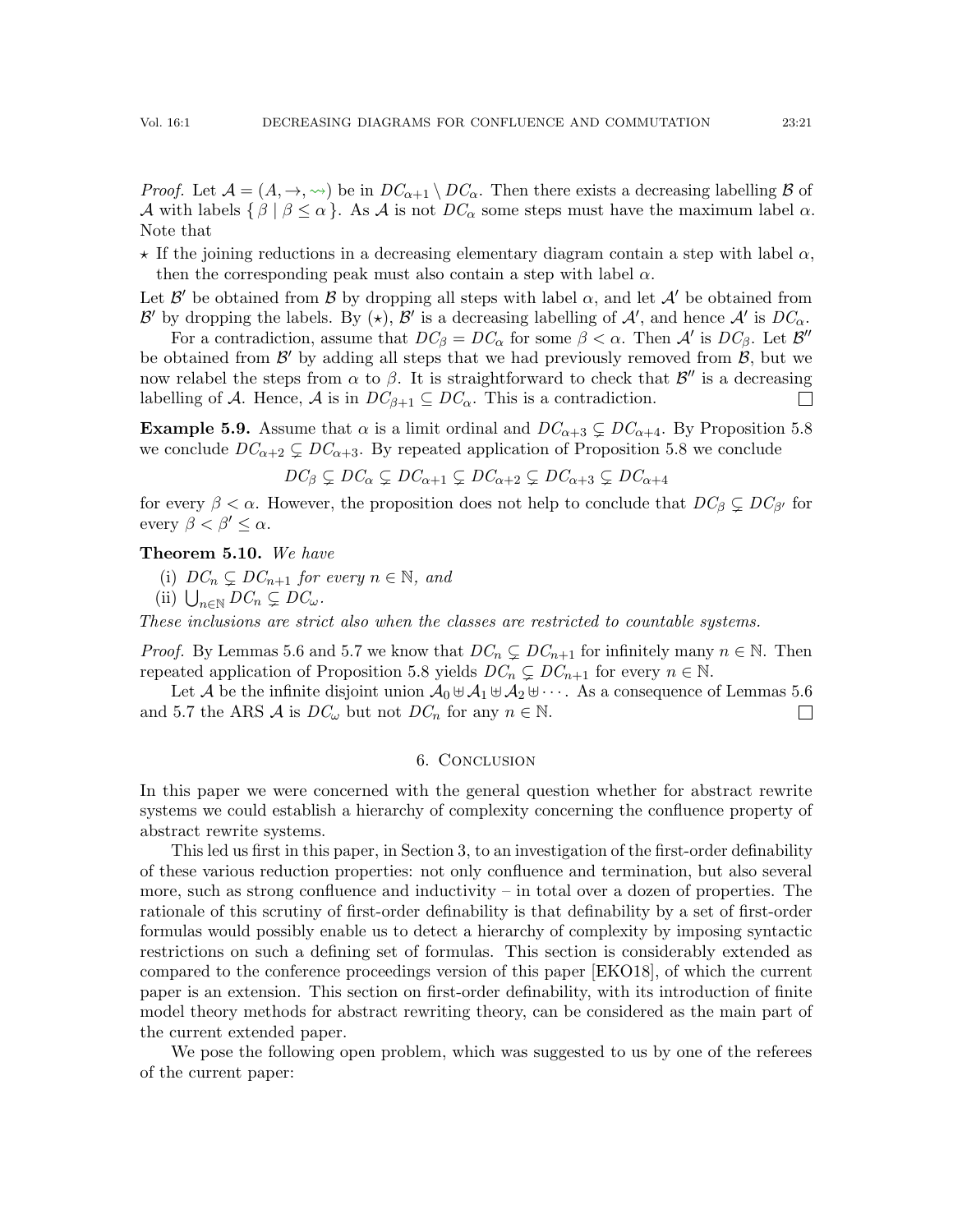**Open Problem 6.1.** The properties UN, UN<sup>→</sup> and AC turn out to be gfops. What is the intuition behind this fact? Is the fact that they do not have reachability in the consequent of their implication relevant? Can one give even a classification of gfop properties that are formulated in the signature as employed for the considered properties?

Next, in Sections [4](#page-12-1) and [5,](#page-16-0) we continue with the study (as in the original paper as mentioned), of decreasing diagrams, in particular how the strength of decreasing diagrams is influenced by the size of the label set. We find that all abstract rewrite systems with the cofinality property (in particular, all confluent, countable systems) can be proven confluent using the decreasing diagrams technique with the almost trivial label set  $I = \{0, 1\}$ .<sup>[3](#page-21-0)</sup> So for confluence of countable ARSs, we have the following implications:



This is in sharp contrast to the situation for commutation for which we prove

$$
DC_1 \subsetneq DC_2 \subsetneq DC_3 \subsetneq \cdots \subsetneq DC_{\omega}
$$

even for countable systems. So for commutation, for every  $n \leq \omega$ , there exists a system that requires n labels. The structure of this hierarchy above level  $\omega$  remains open.

**Open Problem 6.2.** What inclusions  $DC_{\alpha} \subseteq DC_{\beta}$  are strict for  $\omega \leq \alpha < \beta$ ?

Decreasing diagrams are complete for confluence of countable systems. However, it is a long-standing open problem whether the method of decreasing diagrams is also complete for proving confluence of uncountable systems [\[vO94a\]](#page-24-2). Our observations may provide new ways for approaching this problem. In particular, it may be helpful to investigate the following:

**Open Problem 6.3.** Is there a confluent, uncountable system that is CR but not  $DCR_2$ ?

**Open Problem 6.4.** Is there a confluent, uncountable system that needs more than 2 labels to establish confluence using decreasing diagrams? In other words, is there an uncountable system that is DCR but not DCR<sub>2</sub>? Is there an uncountable system that is DCR<sub>3</sub> but not  $DCR_2$ ?

So we have the following situation for uncountable systems<sup>[4](#page-21-1)</sup>:

<span id="page-21-1"></span><span id="page-21-0"></span><sup>3</sup> Our results have found applications in [\[HNvOO19,](#page-23-15) Lemma 1 & Remark 3].

<sup>&</sup>lt;sup>4</sup>Note that the implication  $DCR_1 \implies CP$  fails. To see this, consider the ARS  $(2^{\mathbb{R}}, \rightarrow)$  where the steps are of the form  $X \to X \cup \{y\}$  for  $X \subseteq \mathbb{R}$  and  $y \in \mathbb{R}$ .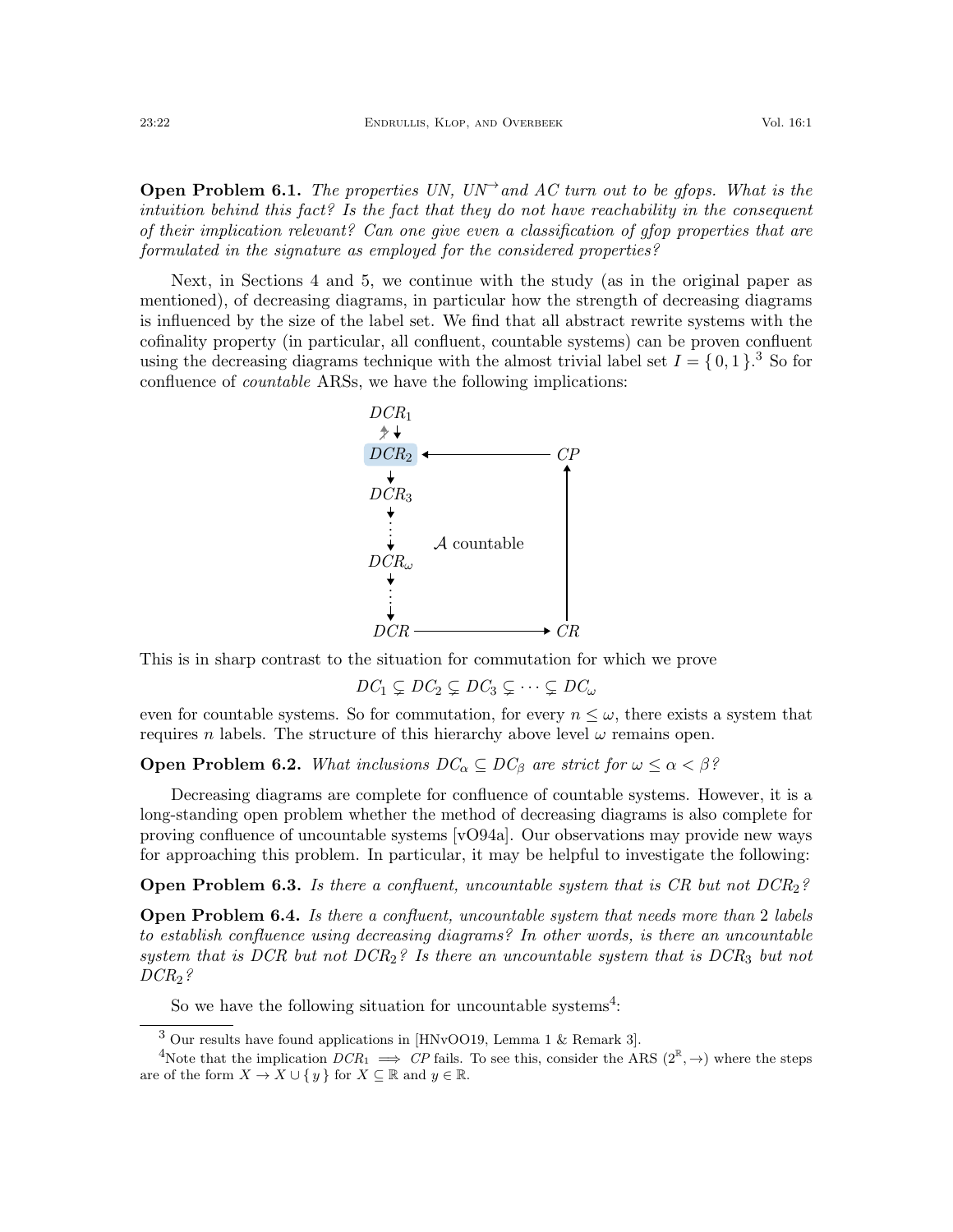

Here the question marks indicate open problems.

For a better understanding of this hierarchy, it would be interesting to investigate whether Proposition [5.8](#page-19-1) can be generalised as follows.

**Open Problem 6.5.** Assume that  $DC_{\alpha} \subsetneq DC_{\beta}$  for ordinals  $\alpha < \beta$ . Does this imply that none of the lower levels of the hierarchy collapse? That is, does it imply that  $DC_{\alpha'} \subsetneq DC_{\beta'}$ for every  $\alpha' < \beta' \leq \alpha$ ?

Our findings indicate that the size of the label set in decreasing diagrams is not a suitable measure for the complexity of a confluence problem. So the complexity arises rather from the distribution of the labels, and the proof that every peak has suitable joining reductions. The complexity of the label distribution can be measured in terms of the complexity of machine required for computing the labels. For this purpose, one can consider Turing machines, finite automata or finite state transducers. The complexity of Turing machines can be measured in terms of time or space complexity, Kolmogorov Complexity [\[LV08\]](#page-24-11) or degrees of unsolvability [\[Sho71\]](#page-24-12). For finite state transducers the complexity can be classified by degrees of transducibility [\[EHK11,](#page-23-16) [EKKS16,](#page-23-17) [EKSW15\]](#page-23-18).

Another interesting matter with respect to first-order definability, is to consider the case of two relations, blue and red, and consider properties such as the jumping property  $[Der12]$ . [vOZ12\]](#page-24-13) for such pairs of reduction relations.

### Tiling for uncountable systems

For us the most fundamental open problem is the following. As we have seen for countable systems, the question of confluence can always be reduced to local confluence. This means that every confluence diagram can always be fully tiled by elementary local confluence diagrams. For uncountable systems this question is wide open. It is conceivable that there exist complicated uncountable systems whose confluence is due to quite other properties than local confluence. Then confluence diagrams would not be 'finitely tilable'. Confluence then could 'transcend' the procedure of locally adding tiles.

**Open Problem 6.6.** Is there a confluence diagram in an uncountable ARS that cannot be finitely tiled by elementary local confluence diagrams?

For commutation it has been shown in [\[EK13\]](#page-23-4) that there exist commutation diagrams that cannot be finitely tiled by local commutation diagrams.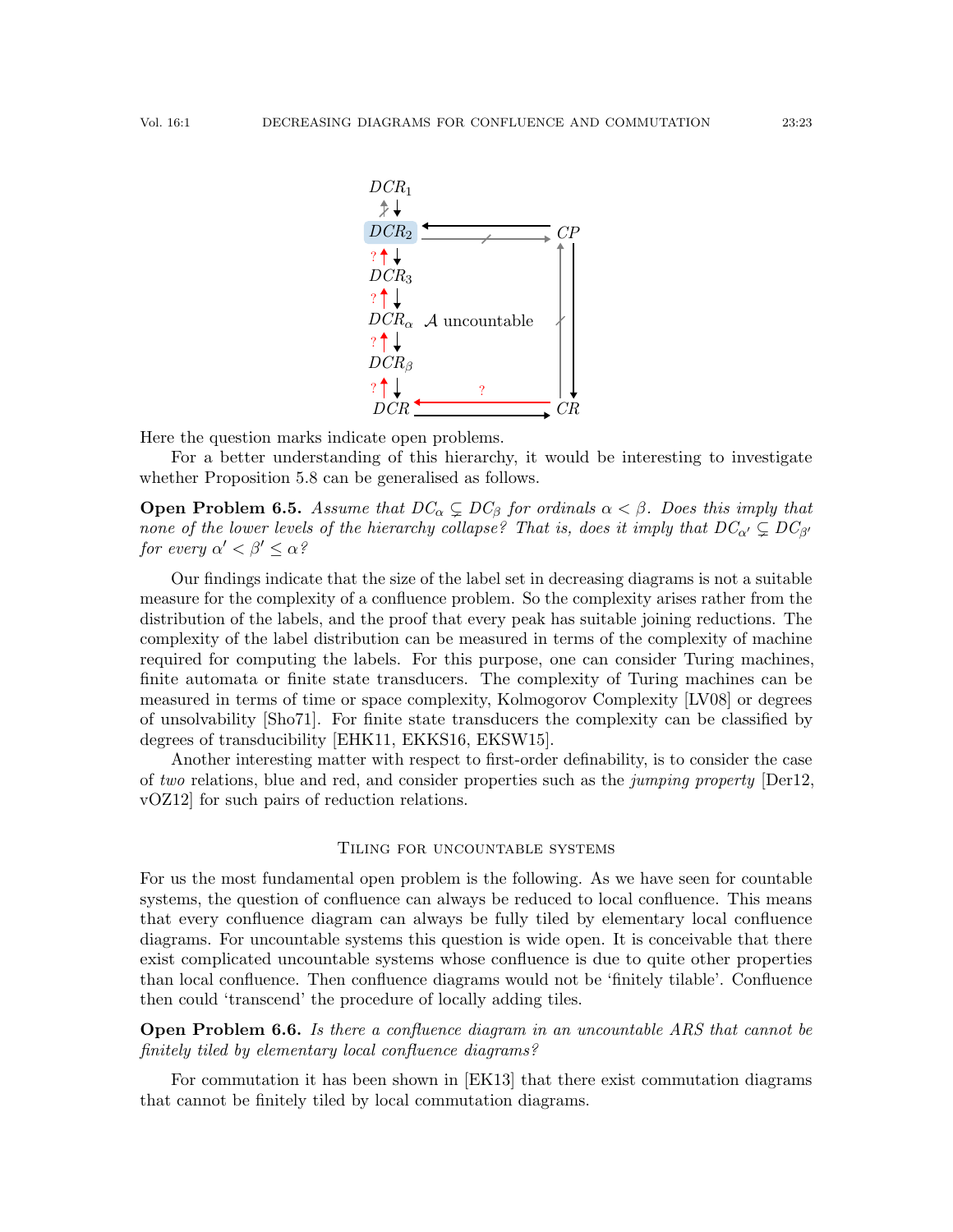Acknowledgements. We thank Vincent van Oostrom and Bertram Felgenhauer for many useful comments. We are also thankful to Bertram for presenting an early version of this paper at the International Workshop on Confluence when none of the authors was able to attend. Finally, we are thankful to the reviewers, of both the conference version and this extended version, for many useful suggestions. Endrullis and Overbeek received funding from the Netherlands Organization for Scientific Research (NWO) under the Innovational Research Incentives Scheme Vidi (project. No. VI.Vidi.192.004) and the COMMIT2DATA program (project No. 628.011.003, ECiDA), respectively.

#### **REFERENCES**

- <span id="page-23-0"></span>[BHKS19] D. Beyer, M. Huisman, F. Kordon, and B. Steffen, editors. Tools and Algorithms for the Construction and Analysis of Systems – 25 Years of TACAS: TOOLympics, volume 11429 of LNCS. Springer, 2019.
- <span id="page-23-3"></span>[dB78] N.G. de Bruijn. A Note on Weak Diamond Properties. Memorandum 78–08, Eindhoven University of Technology, 1978.
- <span id="page-23-19"></span>[Der12] N. Dershowitz. Jumping and Escaping: Modular Termination and the Abstract Path Ordering. Theoretical Computer Science, 464:35–47, 2012.
- <span id="page-23-12"></span>[EF05] H.-D. Ebbinghaus and J. Flum. Finite Model Theory. Springer, 2005.
- <span id="page-23-7"></span>[EGSZ11] J. Endrullis, H. Geuvers, J.G. Simonsen, and H. Zantema. Levels of Undecidability in Rewriting. Information and Computation, 209(2):227–245, 2011.
- <span id="page-23-8"></span>[EGZ09] J. Endrullis, H. Geuvers, and H. Zantema. Degrees of Undecidability in Term Rewriting. In Proc. Conf. on Computer Science Logic (CSL 2009), volume 5771 of LNCS, pages 255–270. Springer, 2009.
- <span id="page-23-16"></span>[EHK11] J. Endrullis, D. Hendriks, and J.W. Klop. Degrees of Streams. Journal of Integers, 11B(A6):1–40, 2011. Proceedings of the Leiden Numeration Conference 2010.
- <span id="page-23-4"></span>[EK13] J. Endrullis and J.W. Klop. De Bruijns weak diamond property revisited. Indagationes Mathematicae, 24(4):1050 – 1072, 2013. In memory of N.G. (Dick) de Bruijn (1918–2012).
- <span id="page-23-17"></span>[EKKS16] J. Endrullis, J. Karhumäki, J.W. Klop, and A. Saarela. Degrees of infinite words, polynomials and atoms. In Proc. Conf. Developments in Language Theory (DLT 2016), LNCS, pages 164–176. Springer, 2016.
- <span id="page-23-14"></span>[EKO18] J. Endrullis, J.W. Klop, and R. Overbeek. Decreasing diagrams with two labels are complete for confluence of countable systems. In Proc. Conf. on Formal Structures for Computation and Deduction (FSCD 2018), volume 108 of LIPIcs, pages 14:1–14:15. Schloss Dagstuhl - Leibniz-Zentrum fuer Informatik, 2018.
- <span id="page-23-18"></span>[EKSW15] J. Endrullis, J.W. Klop, A. Saarela, and M. Whiteland. Degrees of transducibility. In Proc. Conf. on Combinatorics on Words (WORDS 2015), volume 9304 of LNCS, pages 1–13. Springer, 2015.
- <span id="page-23-9"></span>[GKL<sup>+</sup>07] E. Grädel, P. G. Kolaitis, L. Libkin, M. Marx, J. Spencer, M. Y. Vardi, Y. Venema, and S. Weinstein. Finite Model Theory and Its Applications. Springer, 2007.
- <span id="page-23-1"></span>[Hin64] J.R. Hindley. The Church–Rosser Property and a Result in Combinatory Logic. PhD thesis, University of Newcastle-upon-Tyne, 1964.
- <span id="page-23-15"></span>[HNvOO19] N. Hirokawa, J. Nagele, V. van Oostrom, and M. Oyamaguchi. Confluence by critical pair analysis revisited (extended version). CoRR, abs/1905.11733, 2019.
- <span id="page-23-2"></span>[Hue80] G.P. Huet. Confluent Reductions: Abstract Properties and Applications to Term Rewriting Systems. Journal of the ACM, 27(4):797–821, 1980.
- <span id="page-23-10"></span>[Imm12] N. Immerman. *Descriptive Complexity*. Springer, 2012.
- <span id="page-23-6"></span>[Klo80] J.W. Klop. Combinatory Reduction Systems, volume 127 of Mathematical centre tracts. Mathematisch Centrum, 1980.
- <span id="page-23-13"></span>[Klo92] J.W. Klop. Term Rewriting Systems. In Handbook of Logic in Computer Science, volume II, pages 1–116. Oxford University Press, 1992.
- <span id="page-23-5"></span>[KS13] J. Ketema and J.G. Simonsen. Least upper bounds on the size of confluence and Church-Rosser diagrams in term rewriting and  $\lambda$ -calculus. ACM Trans. Comput. Log., 14(4):31:1-31:28, 2013.
- <span id="page-23-11"></span>[Lib13] L. Libkin. Elements of Finite Model Theory. Springer, 2013.